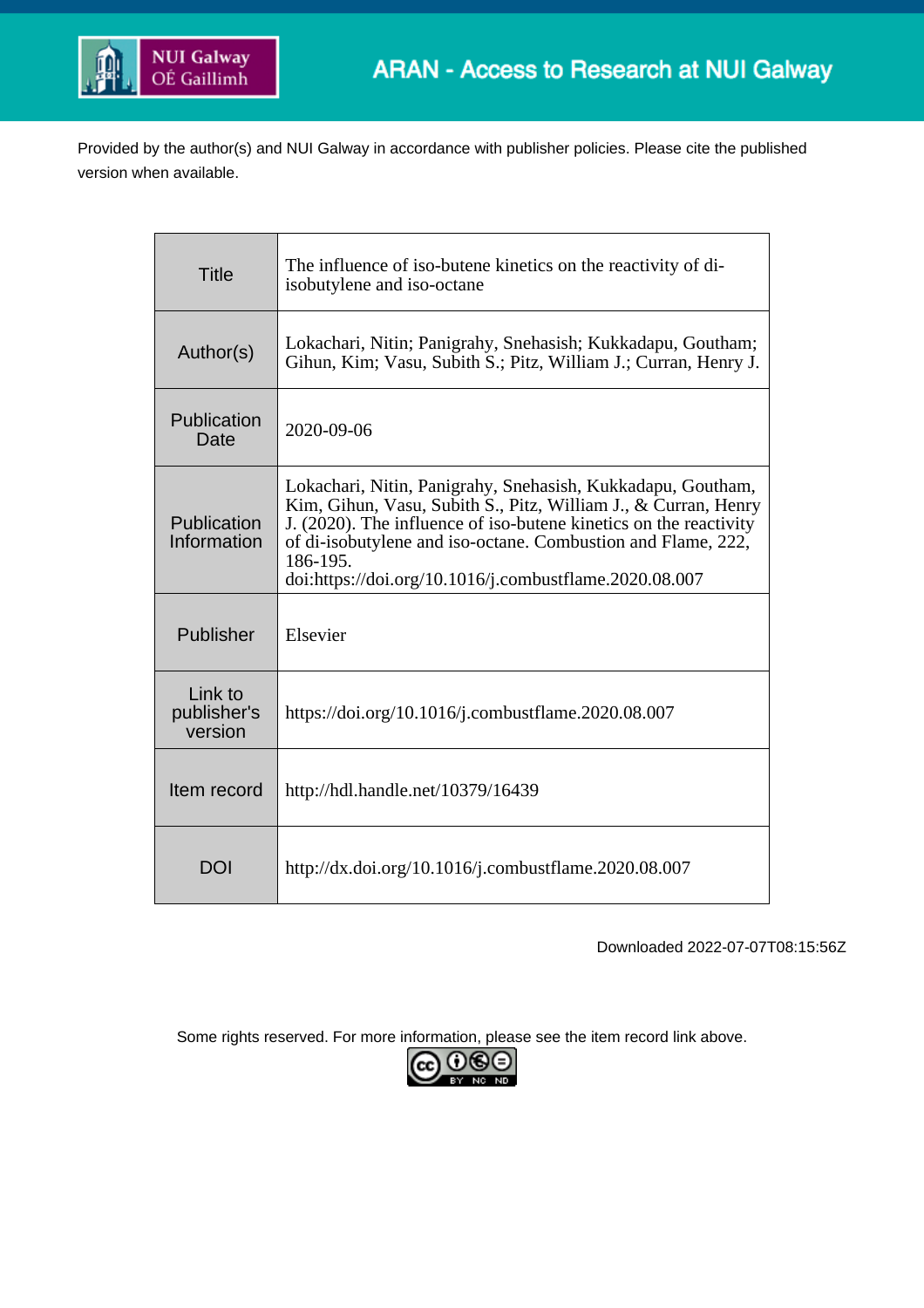# **The influence of isobutene kinetics on the reactivity of di-isobutylene and iso-octane**

Nitin Lokachari<sup>1,\*</sup>, Snehasish Panigrahy<sup>1</sup>, Goutham Kukkadapu<sup>2</sup>, Gihun Kim<sup>3</sup>, Subith Vasu<sup>3</sup>, William J. Pitz<sup>2</sup>, Henry J. Curran<sup>1</sup>

<sup>1</sup>Combustion Chemistry Centre, School of Chemistry, Ryan Institute, MaREI, National University of Ireland Galway, Ireland

<sup>2</sup>Lawrence Livermore National Laboratory, Livermore, CA 94551, USA

<sup>3</sup>Center for Advanced Turbomachinery and Energy Research (CATER), Mechanical and Aerospace Engineering, University of Central Florida, Orlando, FL 32816, USA

\*Corresponding author: n.lokachari1@nuigalway.ie

# **Abstract**

The continuous development of a core  $C_0 - C_4$  kinetic mechanism generally involves updating it using reliable kinetics, thermodynamics and may also involve the inclusion of missing pathways to improve the integrity, prediction accuracy and applicability of the mechanism over a wider range of combustion relevant conditions. Accurate kinetic description of the core mechanism can be substantial in accurate predictions of higher hydrocarbon combustion models as the consumption of these species rely heavily on the core mechanism. This study was motivated by severe under prediction in the reactivity of the high temperature experimental targets of diisobutylene (DIB), an important component used in surrogate fuel formulations. It is worth noting that isobutene (iC4H8) laminar burning velocities are also severely under-predicted in the recent publication of Zhou et al. [1], which is regarded as a critical fragment formed in the decomposition of DIB, that dictates its fate. We discuss the latest developments to the isobutene kinetics and illustrate the influence these updates have on the oxidation of higher order hydrocarbons, such as DIB and iso-octane (iC<sub>8</sub>H<sub>18</sub>). Improving the kinetic accuracy of the  $C_0 - C_4$ core mechanism improved not only the  $iC_4H_8$  predictions but also the predictions of higher hydrocarbons which hierarchically rely on it, for instance, the peak flame speeds for specific cases of iso-octane, iso-butene and di-isobutylene have improved by 3, 6, 12 cm  $s^{-1}$ , respectively. In addition, the new  $iC_4H_8$  model is in excellent agreement with the new laminar burning velocity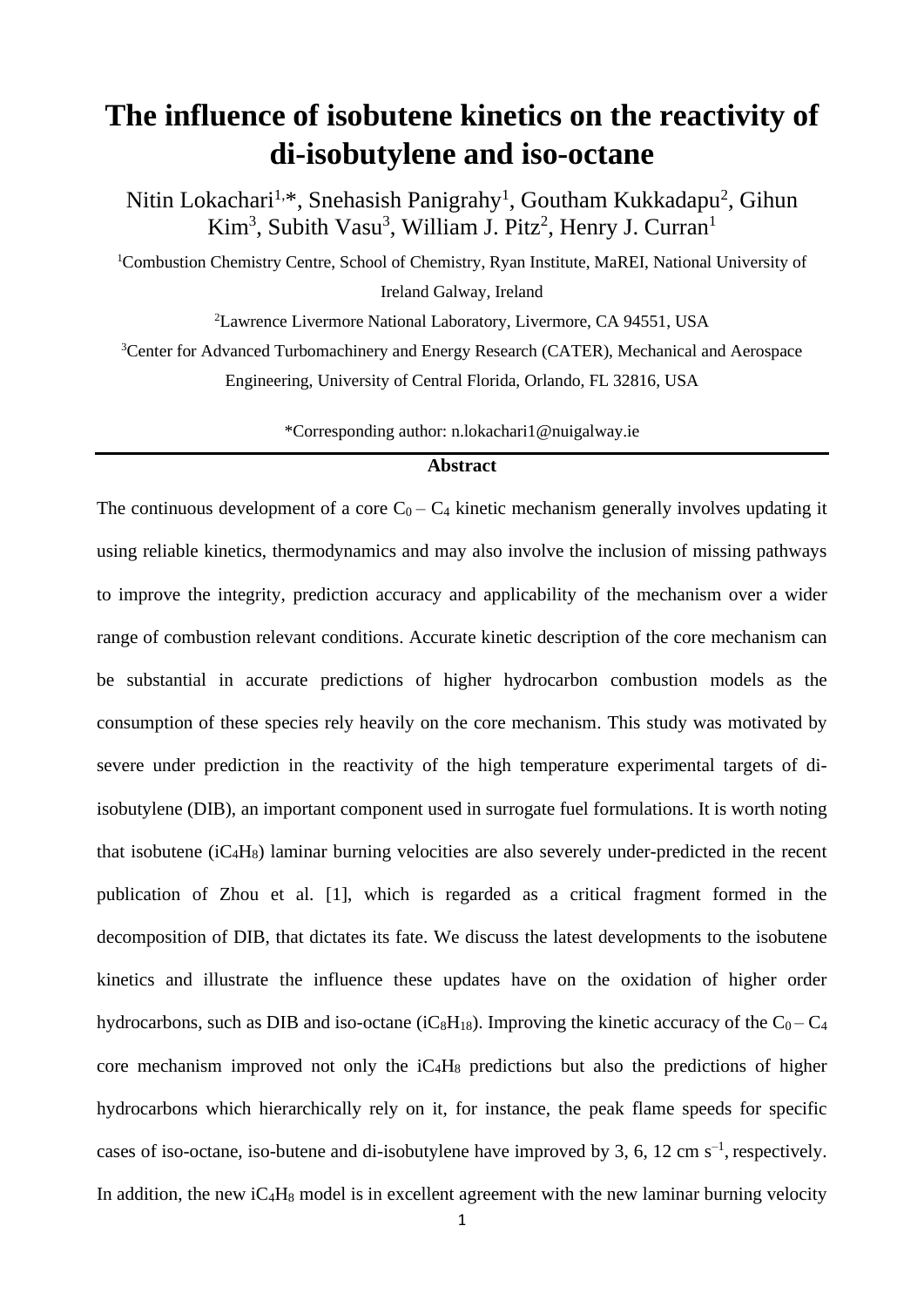measurements taken in this study at 1 atm and 428 K. Contribution of the new  $iC_4H_8$  kinetics alone for the improvement in the LBV prediction is significant, in particular  $\dot{C}_3H_5-t + \dot{C}H_3 =$  $i\dot{C}_4H_7 + \dot{H}$  and  $iC_4H_8 = i\dot{C}_4H_7 + \dot{H}$  reactions are very sensitive at high temperatures. In addition, the new isobutene model is in very good agreement with experimental ignition delay times and species profiles measured during pyrolysis and oxidation conditions.

**Keywords:** combustion kinetics, iso-butene, di-isobutylene, iso-octane, laminar burning velocity

# **1. Introduction**

A surrogate fuel model usually contains one or more representative elements from important classes of compounds (alkane, alkene, aromatic, etc.) to represent the physical and chemical properties of real fuel that are of interest in engines. A reliable surrogate model used in CFD simulations can lead to a better understanding of the highly complex combustion processes involved in practical combustors, ultimately leading to combustor performance optimization [2]. 2,4,4-trimethyl-1-pentene (DIB-1), a  $C_8$  iso-alkene, is one of the isomers of DIB that has gained significant attention as a representative of the alkene class of compounds in multi-component surrogate mechanisms [3-8]. A high-temperature chemical kinetic model describing DIB oxidation was published by Metcalfe et al. [3]. In the past decade, most surrogate models which include DIB have used the sub-mechanism proposed by Metcalfe et al. to simulate conditions outside the range of validation of the original DIB model. Thus, there is a need to update it.

In developing a detailed kinetic mechanism to describe DIB oxidation, there is a significant hierarchical dependence on the underlying isobutene chemistry on simulating high temperature experimental ignition delay times (IDTs) and laminar burning velocities (LBVs). The present authors started with the  $iC_4H_8$  mechanism from Zhou et al. [1] to assess and address any deficiencies in this mechanism. Motivation leading to further development in  $iC_4H_8$  kinetics is evident from Fig. 1(a), which shows poor quantitative predictions using the  $iC_4H_8$  sub-model from Zhou et al. [1] compared to experimental data for DIB-1 from Hu et al. [9] at *p* = 1 atm and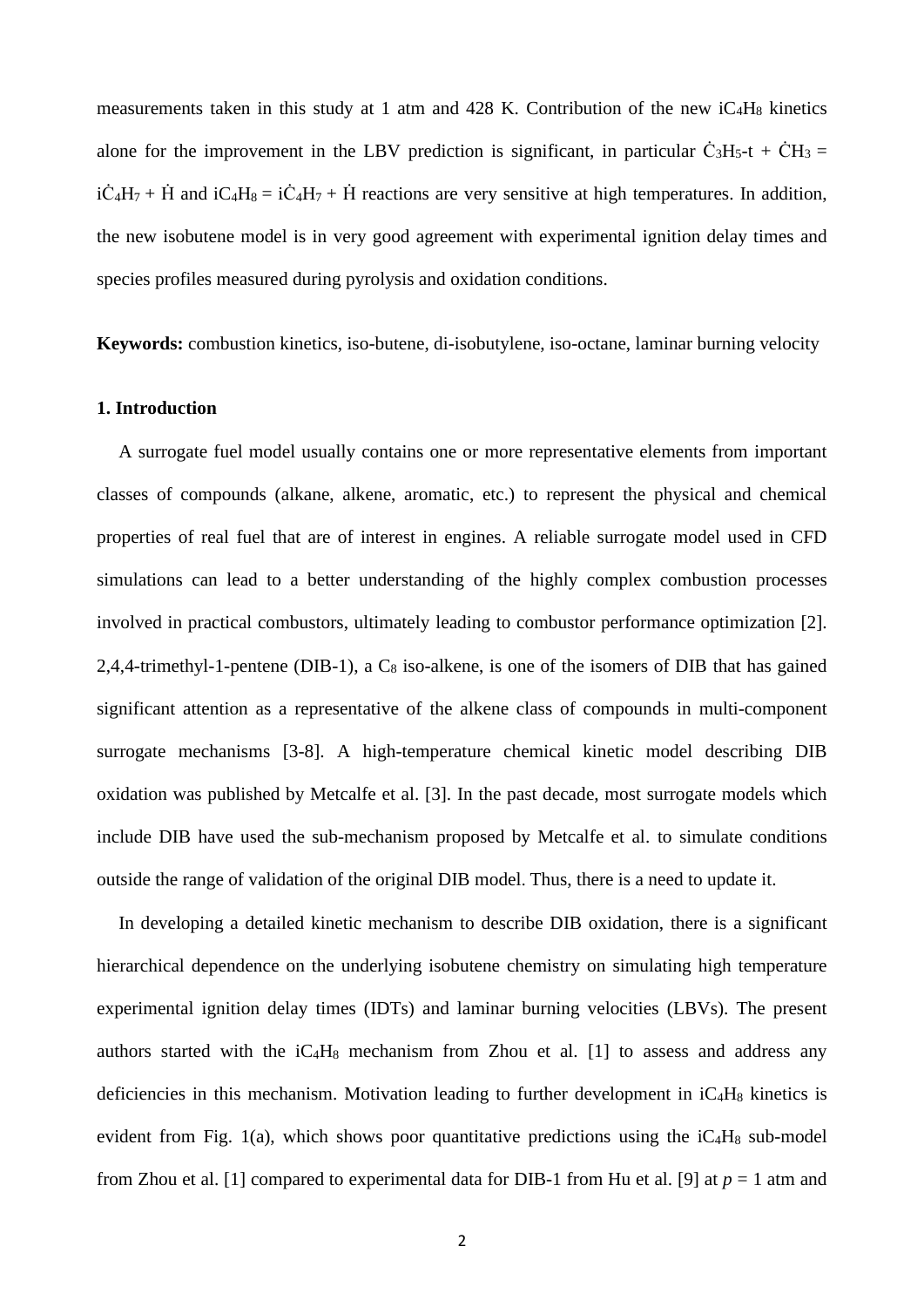$T = 373$  K and iC<sub>4</sub>H<sub>8</sub> from [1] at  $p = 1$  atm and  $T = 358$  K, the peak flame speeds are underpredicted by 12 and 6 cm  $s^{-1}$  respectively. A recent iso-octane model from the literature [10] containing the previous  $iC_4H_8$  model [1] exhibits relatively better agreement compared to  $iC_4H_8$ and DIB-1, however the peak flame speed data for iso-octane from Ji et al. [11] is slightly underpredicted by  $\sim$ 1.5 cm s<sup>-1</sup>. Particularly interesting are the experimental similarities in LBVs exhibited by  $iC_4H_8$  and DIB-1 at 1 atm from Zhou et al. [1] and Hu et al. [9] respectively, indicates the strong dependence of DIB-1 kinetics on the underlying  $iC_4H_8$  chemistry at high temperatures. Moreover, the kinetic analyses on the preliminary DIB model, as shown in the Fig. 2, suggested that the important decomposition pathways of DIB-1 at relatively higher temperatures produce either  $iC_4H_8$  or its related radicals.



**Figure 1**: Performance of the kinetic models of iC<sub>4</sub>H<sub>8</sub> [1], iso-octane [11] and DIB-1 (this study) using the  $iC_4H_8$  kinetics from [1] for (a) LBV (b) DIB-1 IDT targets at various experimental conditions.

A similar under-prediction in the reactivity of DIB-1 is observed in Fig. 1(b) when validated against the IDTs at  $\varphi = 0.5$ , 1.0, 2.0 at  $p = 30$  bar and at  $T = 900 - 1350$  K. These new experiments were performed as part of a DIB-1 oxidation study in a high-pressure shock-tube (HPST) at NUIG and the data is attached as Supplementary material. This consistent underprediction in the reactivity of the preliminary DIB model served as the prime motivation to revisit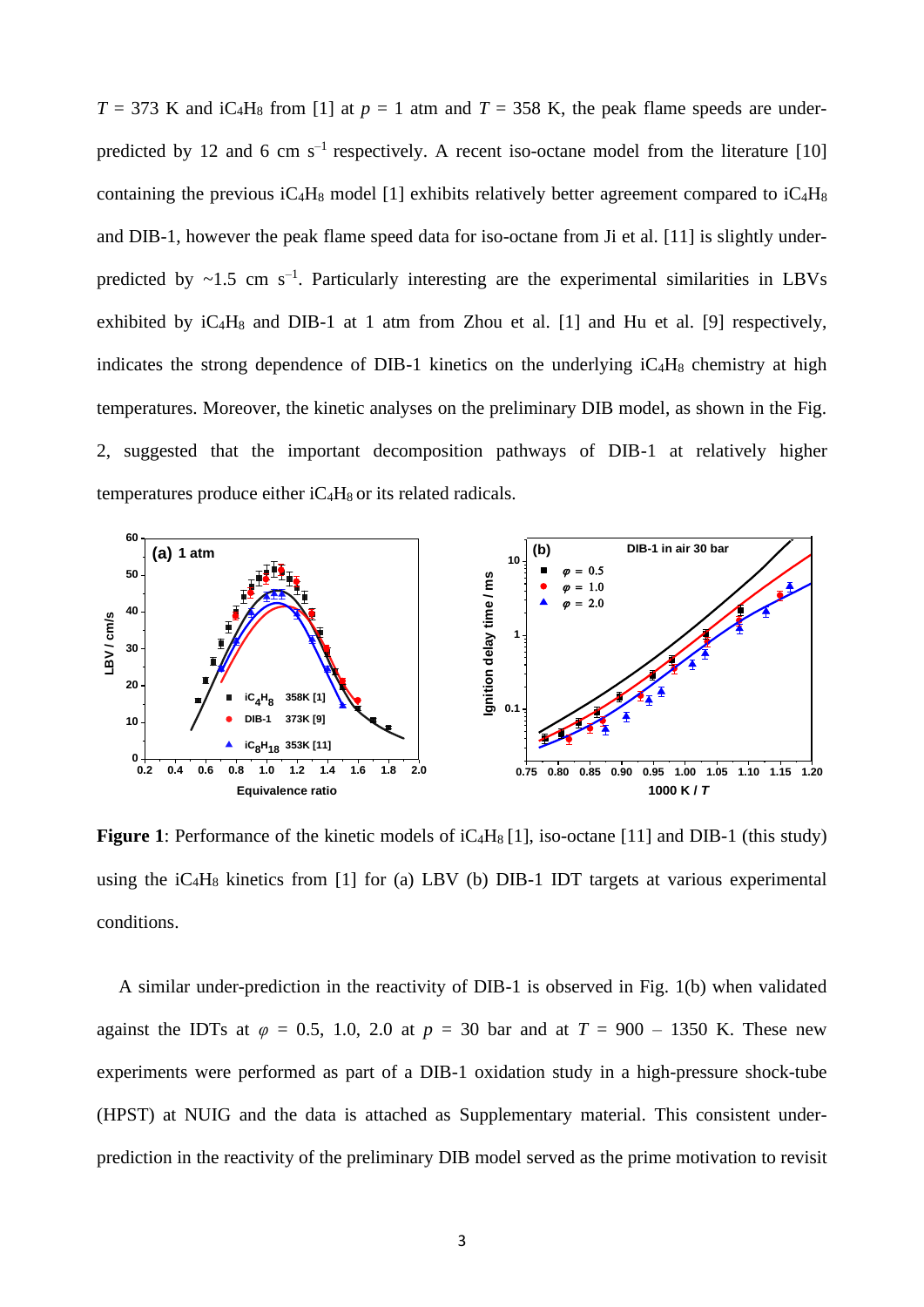$iC_4H_8$  kinetics. Moreover, we also aim to address several shortcomings in the previous  $iC_4H_8$ model [1] to justify the completeness of the new detailed mechanism, since rate constants of several iC<sub>4</sub>H<sub>8</sub> sensitive reactions, such as 2-methyl allyl  $(i\dot{C}_4H_7)$  radical recombination, are available in the literature [12]. The new  $iC_4H_8$  model has been re-validated against the new LBV measurements taken at UCF at 1 atm and 428 K and against various other targets available in the literature. In addition, to determine the influence of the updated  $iC_4H_8$  kinetics on the higher hydrocarbon model's performance, the high temperature targets of DIB-1 and iso-octane were also re-simulated.



Figure 2: Various pathways in the current preliminary DIB-1 mechanism producing iC<sub>4</sub>H<sub>8</sub> and/or its corresponding radicals.

# **2. Experimental**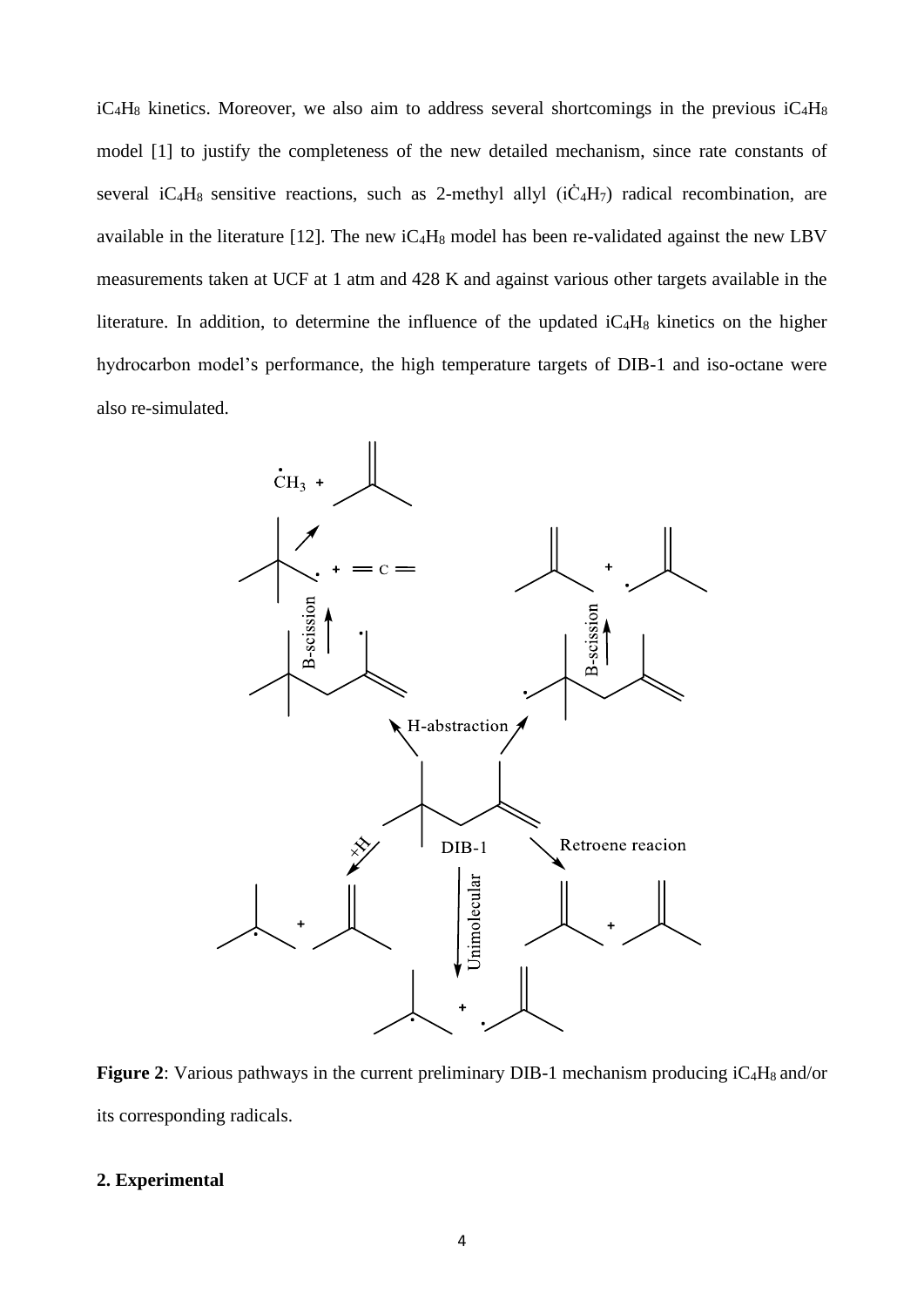**High pressure shock-tube (NUIG)**: The high pressure shock-tube facility at NUIG was discussed in detail by Nakamura et al. [13]. In the preparation of test mixtures, the fuel (DIB-1), O<sup>2</sup> and N2, which were obtained from Sigma Aldrich and BOC Ireland, were added in the order of increasing partial pressure. The mixing tank and connecting manifold lines were maintained at 50 °C to prevent fuel condensation and the mixtures were allowed to mix diffusively for at least six hours to achieve homogeneity. The HPST facility at NUIG is a 9 m long steel tube with a uniform cross-section of 63.5 mm inner diameter. The test mixture is sent into the 'driven section' which is a 5.7 m long and a lighter non-reactive gas, helium is pressurized into a 3 m long 'driver section', which are separated by a 30 cm double-diaphragm section. A shock wave, formed by expansion of the driver gas due to the pressure difference created by the sudden evacuation of the He gas in the diaphragm section, propagates at supersonic speeds into the driven section, thereby heating and compressing the test mixture to the desired thermodynamic conditions before reaching the endwall. The arrival of the incident shock is monitored by six PCB pressure sensors mounted on the sidewall of the driven section to extrapolate the shock velocity to the endwall. The pressure history and the IDT of the test mixture are measured via a Kistler 603B pressure sensor mounted on the endwall. The compressed pressure and temperature conditions are calculated using the "reflected shock" routine in Gaseq [14] and the average uncertainties in  $T_c$  and in IDT measurements are 13 K and 25%, respectively [15].

**Spherical bomb (UCF)**: The spherical experimental setup mainly consists of a combustion reaction environment, a mixture preparation system, optical instrumentation, data acquisition system, and ignition system, with details published elsewhere [16, 17]. The combustion reaction environment consists of a combustion chamber, a furnace, K-type thermocouples on the combustion chamber, and a dynamic pressure instrument. Briefly, the mixing tank was evacuated to less than 0.15 Torr before mixture preparation. Using the partial pressure method, isobutene (Sigma-Aldrich, 99%) and synthetic air  $(21\%$  O<sub>2</sub> (Praxai, 99.999%) and 79% N<sub>2</sub> (Air Liquide,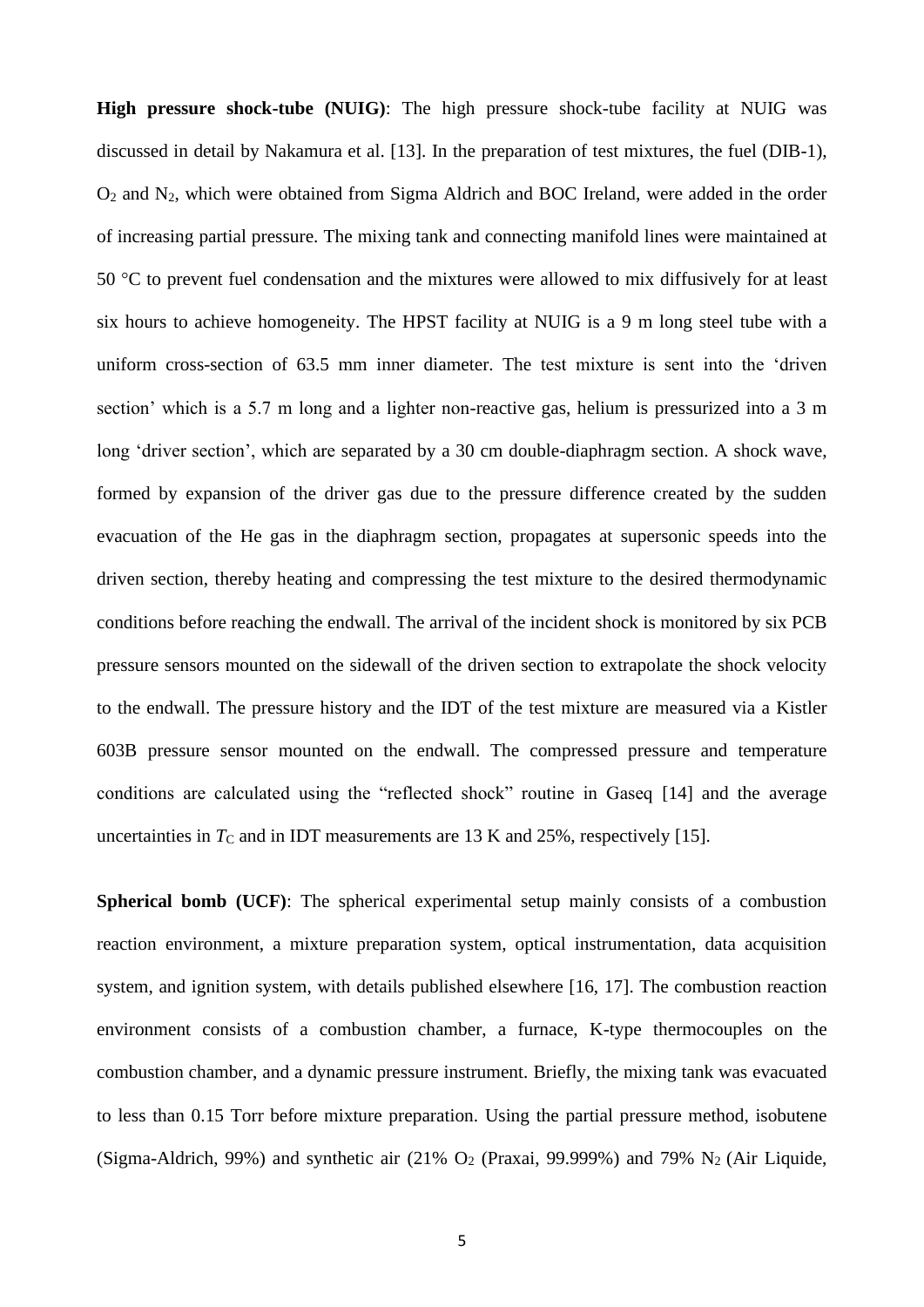99.999%)) mixture was prepared. The mixture was kept for five minutes to ensure stagnant status before the ignition. A minimum of three experiments were conducted for each equivalence ratio to verify repeatability. The constant volume method with a multi-zone thermodynamic model was used to calculate LBV. The detailed model was presented in [18, 19], with a brief explanation is provided here. Cantera [20] with AramcoMech3.0 [21] was used in equilibrium to calculate the thermodynamic properties of each burn zone during combustion. Following the solving properties of burned gases, LBV can be calculated from the measured pressure trace. Previous studies [22, 23] showed that the stretch effect is negligible in the constant volume method. Experimental data and flame propagation images are provided as Supplementary material. To calculate the LBV, linear extrapolation was used to get LBV at the initial temperature. To extrapolate, authors used two data in a stretch-free region before flame instability occurred. The average uncertainty in measured LBVs was found to be around 2.1%.

#### **3. Kinetic Modeling**

DIB model used in this study was developed in a collaborative effort between NUIG and LLNL and its kinetic description and analysis is beyond the scope of this paper, hence a paper focusing on detailed DIB kinetic model development and validation is currently under progress. In this section, we discuss the important updates done to the kinetics, thermodynamics and newly added pathways that were not present in the previous work of Zhou et al. for  $iC_4H_8$  [1]. The foundation of the  $C_0 - C_3$  base model used here is based on several prior mechanisms developed at NUI Galway. The kinetic parameters have been re-assessed by incorporating the rates and thermochemical properties from recent advances in the ab-initio studies and experimental diagnostics. The updated  $iC_4H_8$  mechanism files, species dictionary and the high temperature version of the detailed  $C_0 - C_4$  mechanism for LBV simulations are attached as Supplementary material.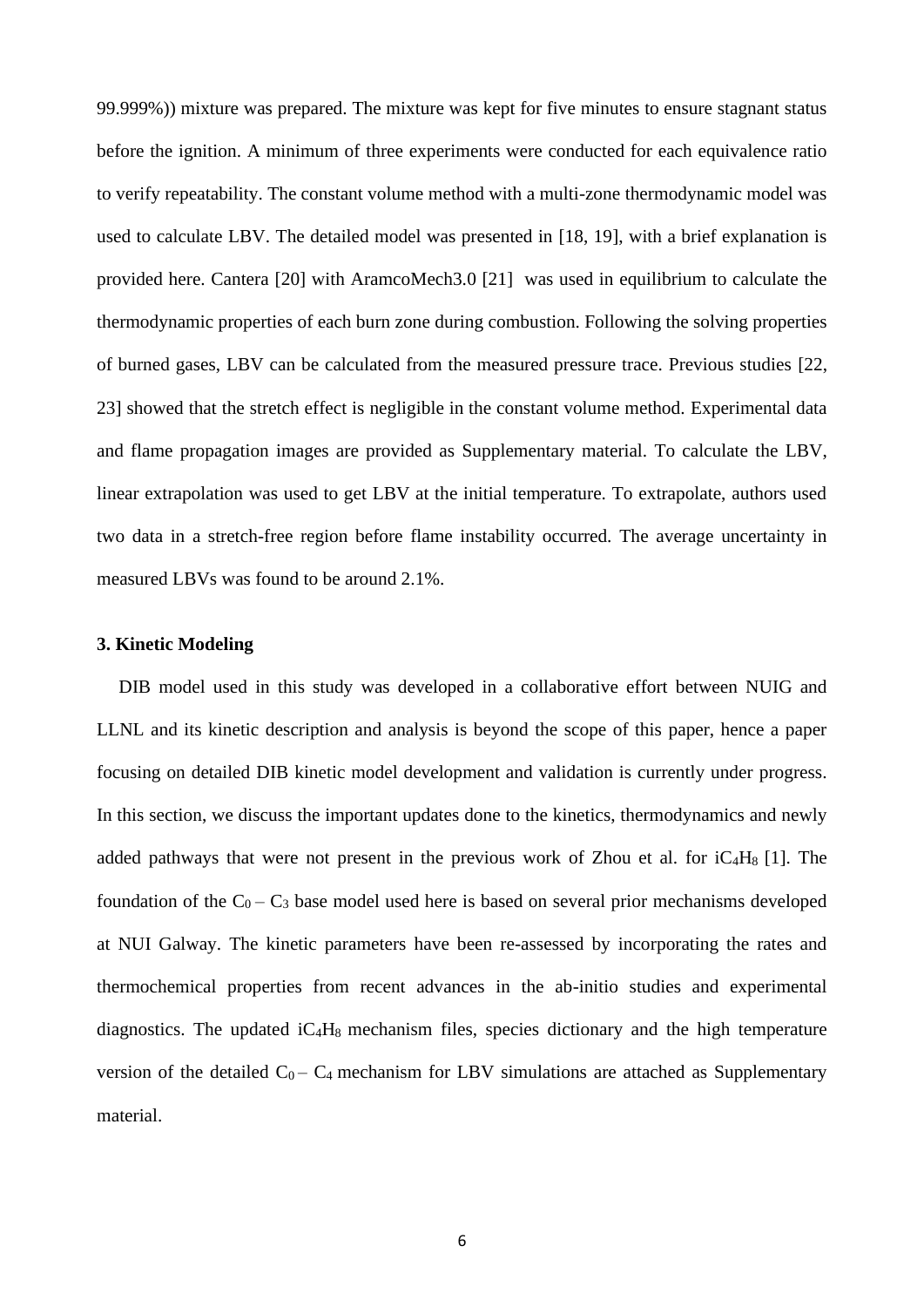## **3.1 Thermochemistry**

Thermochemical data of the species in a mechanism are essential to estimate the reverse rate of the reactions and species properties such as enthalpy, entropy, heat capacity. In this study, the thermochemistry has been re-evaluated for all of the species that are of interest to  $iC_4H_8$ combustion model using Benson's group additivity method in THERM software [24] based on the recent publication by Li and Curran [25] and Burke et al. [26]. Table 1 compares the thermodynamic properties of certain key species involved in the  $iC_4H_8$  kinetic model and the updated THERM data for all species in this work are in good agreement compared to the literature data [27].

| Species                | Zhou et al. $[1]$ |           |         | this work   |                  |           |
|------------------------|-------------------|-----------|---------|-------------|------------------|-----------|
|                        | $H_{\rm f}$       | S         | $C_p/R$ | $H_{\rm f}$ | $\boldsymbol{S}$ | $C_{p}/R$ |
|                        | (kcal/mol)        | (cal/mol) |         | (kcal/mol)  | (cal/mol)        |           |
| $i\dot{C}_4H_7$        | 31.73             | 70.57     | 10.07   | 33.37       | 70.33            | 9.81      |
| H15DE25DM              | 1.92              | 104.6     | 19.80   | 4.82        | 108.1            | 19.40     |
| $tC_4H_9O_2$           | $-23.56$          | 86.96     | 15.90   | $-25.92$    | 85.12            | 15.35     |
| $iC_4H_8O$             | $-58.54$          | 40.93     | 12.04   | $-30.20$    | 71.35            | 12.69     |
| $cC_4H_8O$             | $-52.07$          | 42.07     | 11.24   | $-26.98$    | 70.55            | 10.89     |
| iC <sub>4</sub> ketii  | $-70.71$          | 99.15     | 15.79   | $-70.71$    | 99.01            | 15.70     |
| $i\dot{C}_4H_8O_2H-t$  | $-7.15$           | 94.29     | 15.09   | $-6.31$     | 96.91            | 14.59     |
| $t\dot{C}_4H_8O_2H$ -i | $-9.24$           | 88.92     | 15.38   | $-7.73$     | 93.58            | 16.28     |
| $ii\text{C}_4H_7Q_2-i$ | $-25.88$          | 115.3     | 19.61   | $-20.30$    | 113.2            | 18.46     |

Table1. Comparison of thermodynamic properties of key  $iC_4H_8$  species.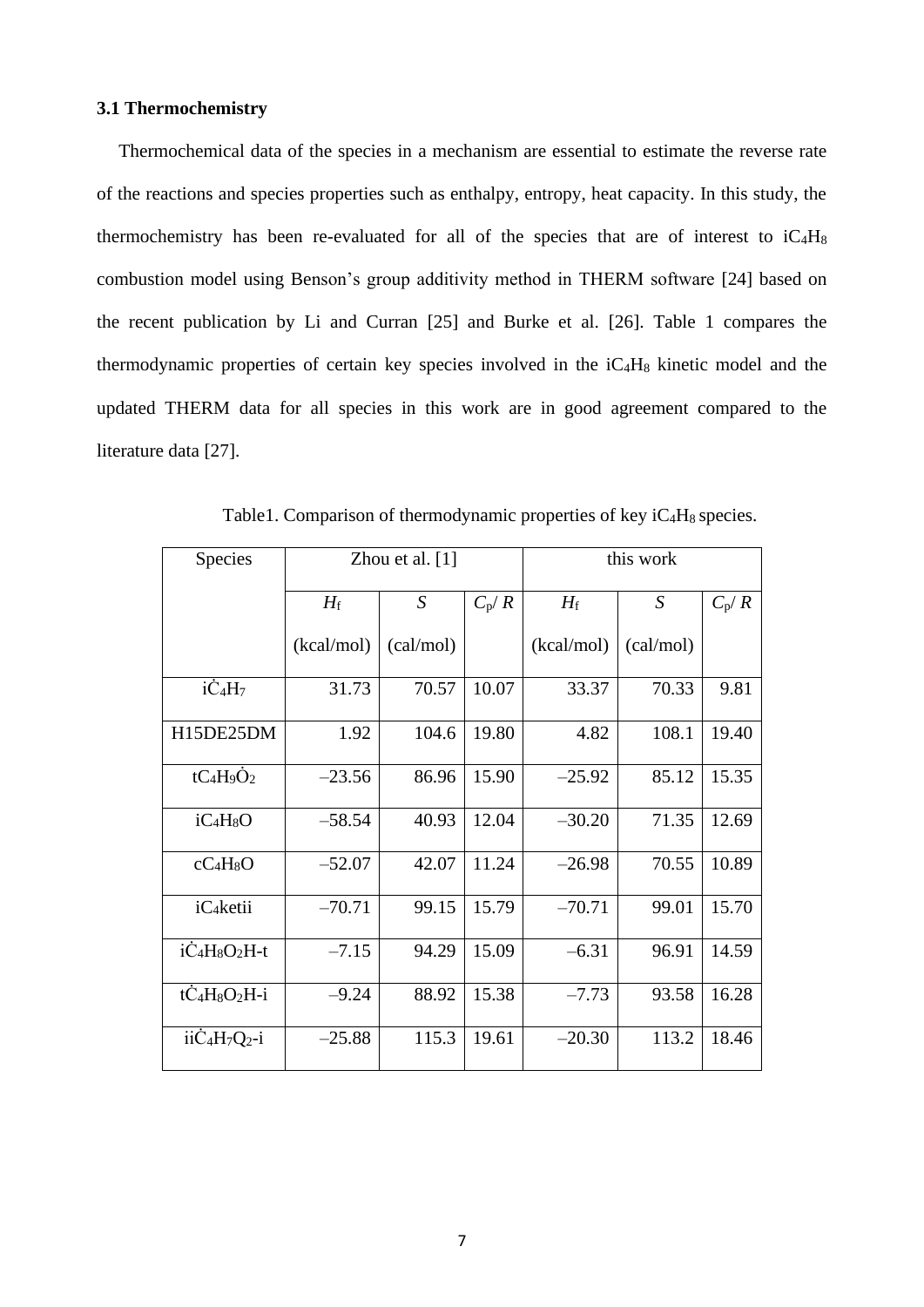#### **3.2 Newly updated reaction classes in the iC4H<sup>8</sup> mechanism**

**Pyrolytic reactions:** Unimolecular decomposition reactions involving C–C, C–H bond cleavage producing 1-methyl-vinyl ( $\dot{C}_3H_5-t$ ), methyl ( $\dot{C}H_3$ ) and methyl allyl ( $i\dot{C}_4H_7-i1$ ) or 2methyl allyl  $(i\dot{C}_4H_7)$  radicals and other bimolecular channels are included assuming analogous pressure dependent rates calculated at CCSD(T)/cc-pVTZ level of theory on propene potential energy surface by Ye et al. [28]. A comparison of rate constants for two key pyrolytic reactions between the two models is presented in Figs. 3(a) and 3(b). This class of reactions had a significant influence on the LBV predictions of  $iC_4H_8$ , which in turn influenced DIB-1 LBV predictions, will be discussed in detail in the following sections.



**Figure 3**: Rate constant comparison of pyrolytic and oxidation reactions for  $iC_4H_8$  (a)  $iC_4H_8$  =  $iC_4H_7 + H$ ; (b)  $iC_4H_8 = C_3H_5-t + CH_3$ ; (c) allylic H-atom abstraction  $\dot{O}H$ ; (d) allylic H-atom abstraction O<sub>2</sub>.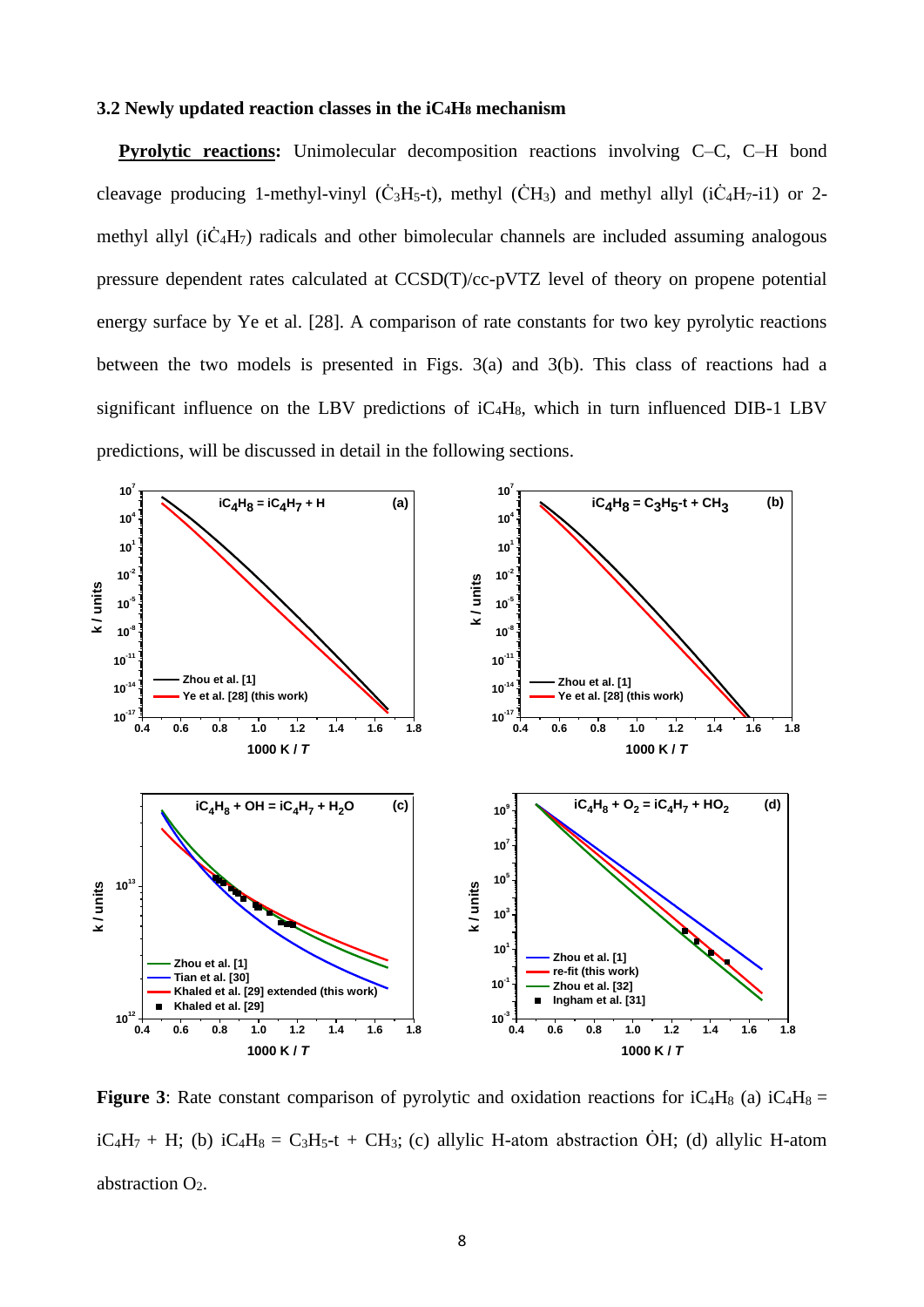**H-atom abstraction reactions***:* Rate constants for H-atom abstraction from primary allylic sites by  $\dot{\text{OH}}$ ,  $\text{O}_2$  have been updated in this version. Figure 3(c) compares the rate constants for the H-atom abstraction by  $\dot{\text{OH}}$  radicals which includes the direct measurements by Khaled et al. [29] and the theoretical calculations from Zhou et al. [1] and Tian et al. [30]. The H-atom abstraction rate constant by  $O_2$  was re-fitted following the measurements by Ingham et al. [31] as shown in Fig. 3(d), which is approximately a factor of three higher in the temperature range  $600 - 900$  K compared to the theoretical calculations of Zhou et al. [32], whereas abstraction by hydroperoxyl  $(H\dot{O}_2)$  radicals remains unchanged and is taken from the calculations by Zádor et al. [33]. Rates for abstraction by  $\dot{H}$  and  $\ddot{O}$  atoms and  $\dot{C}H_3$  radicals are not available in the literature and hence analogies with propene [34-36] were taken and multiplied by two taking account of multiplicity.

**iĊ4H<sup>7</sup> reactions:** Pressure dependent rates for the recombination and dissociation reactions of resonantly stabilized  $i\dot{C}_4H_7$  radicals were updated from the recent experimental study reported by Tranter et al. [12]. These reactions are significant inhibiting at low temperatures  $(650 - 950 \text{ K})$ and promoting at high temperatures ( $> 1200$  K). A brief comparison of the allyl ( $\dot{C}_3H_5$ -a) and  $i\dot{C}_4H_7$  recombination rates in the forward direction is depicted in Fig. 4(a). The  $i\dot{C}_4H_7$  selfrecombination rate in the previous model [1], is based on an analogy with allyl  $(\dot{C}_3H_5-a)$  radicals from Fridlyand et al. [37] with the A-factor is further reduced by a factor of 2.3 to accurately predict the IDT data at low temperatures  $(600 - 850 \text{ K})$ . However, the direct measurements for the recombination of iC<sub>4</sub>H<sub>7</sub> [12] suggests that this rate is higher by at least a factor of  $2 - 4$  at low temperatures compared to  $\dot{C}_3H_5$ -a recombination rates [37-39].

The cycloaddition reactions of alkenyl-peroxy radicals are one of the important promoting channels in the LTC of olefins and the rate constants for cycloaddition of allylic iso-butenyl peroxy ( $iC_4H_7O_2$ ) radicals were updated from a recent high level calculation from Sun et al. [40] and the rate constant comparison plots are provided as Supplementary material.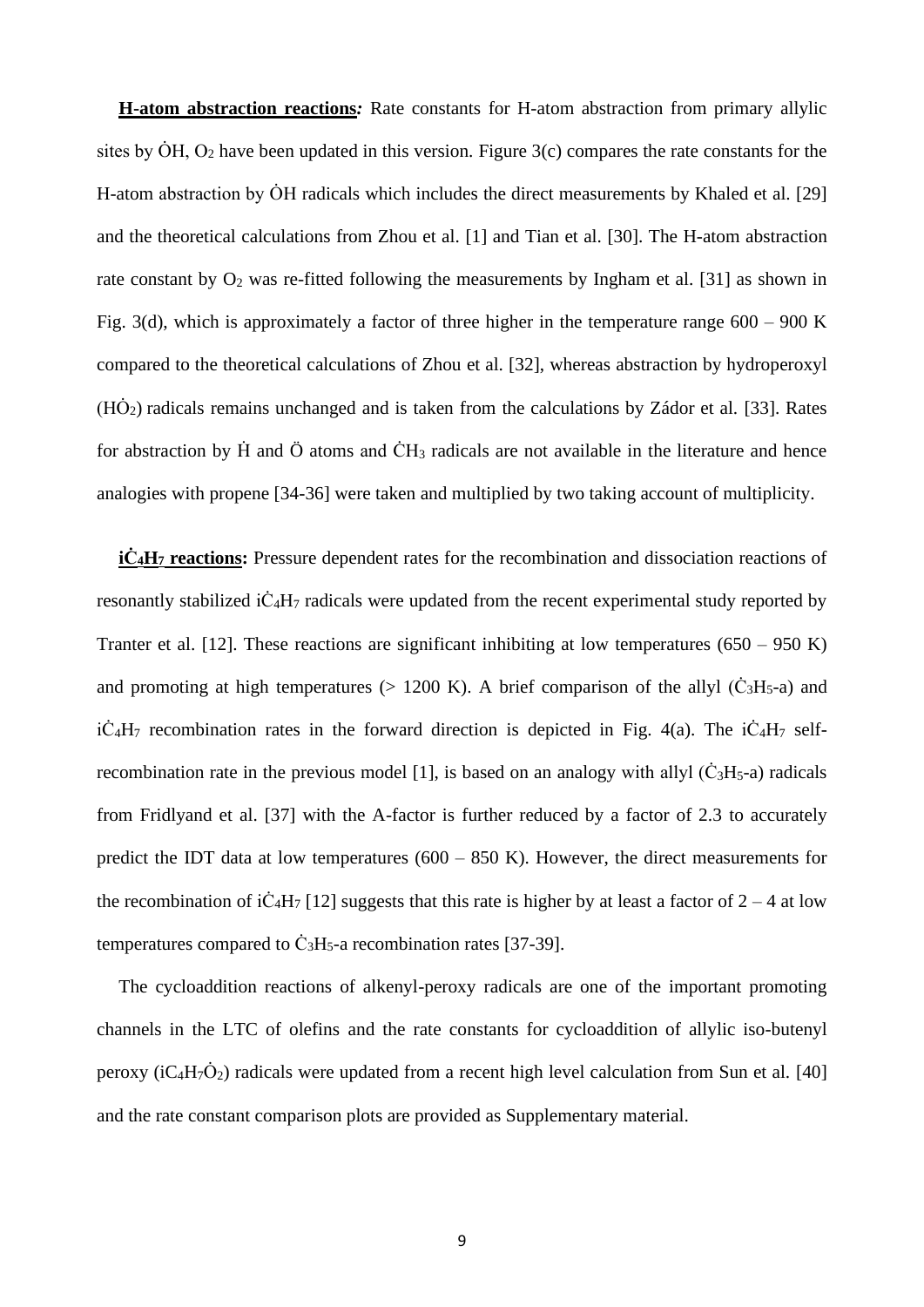**Vinylic radical addition reactions:**  $\dot{\text{OH}}$  and  $\text{H}\dot{\text{O}}_2$  radical addition reactions were unchanged from the previous version [1]. However H-atom addition rates have been updated based on a recent ab-initio study (wB97XD/aug-cc-pVTZ) published by Power et al. [41], compared to the analogous propene rates from Miller et al. [35] in the previous model [1]. Figure 4(b) compares the rates for  $\dot{H}$  atom addition.



**Figure** 4: Rate constant comparison for (a) allylic radical recombination of  $i\dot{C}_4H_7$  and  $\dot{C}_3H_5$ -a (b)  $\dot{H}$ -atom addition to iC<sub>4</sub>H<sub>8</sub>.

**Waddington mechanism:** The Waddington mechanism, proposed by Ray et al. [42], is a significant two-step alkene-specific rate promoting pathway at low to intermediate temperatures  $(600 - 950)$  K). In the previous iC<sub>4</sub>H<sub>8</sub> model [1], the rates for the decomposition reactions involving the alkoxy radical (iQC<sub>4</sub>H<sub>8</sub>Ot) H<sub>2</sub>OOHCOC<sub>2</sub> producing CH<sub>3</sub>COCH<sub>3</sub> + CH<sub>2</sub>O + OH and  $CH_3COCH_2OOH + CH_3$  were assumed by alkane analogy to  $\dot{C}_3CCOOH \Rightarrow iC_4H_8 + CH_2O + OH$ and  $\dot{C}_2CCOOH \Rightarrow H_2C=CHCH_2OOH + \dot{C}H_3$  from Villano et al. [43] respectively, to increase the reactivity to match IDT experiments at low temperatures. The previous  $iC_4H_8$  model [1] estimates the allylic H-atom abstraction by  $O_2$  rate to be a factor of  $3 - 6$  higher in the temperature range of 650 – 800 K, compared to the direct measurements of Ingham et al. [31]. This reaction inhibits reactivity in this temperature range and hence to counterbalance reactivity, the analogous alkane rates were employed for the alkoxy radical decomposition pathways. In this update, the alkane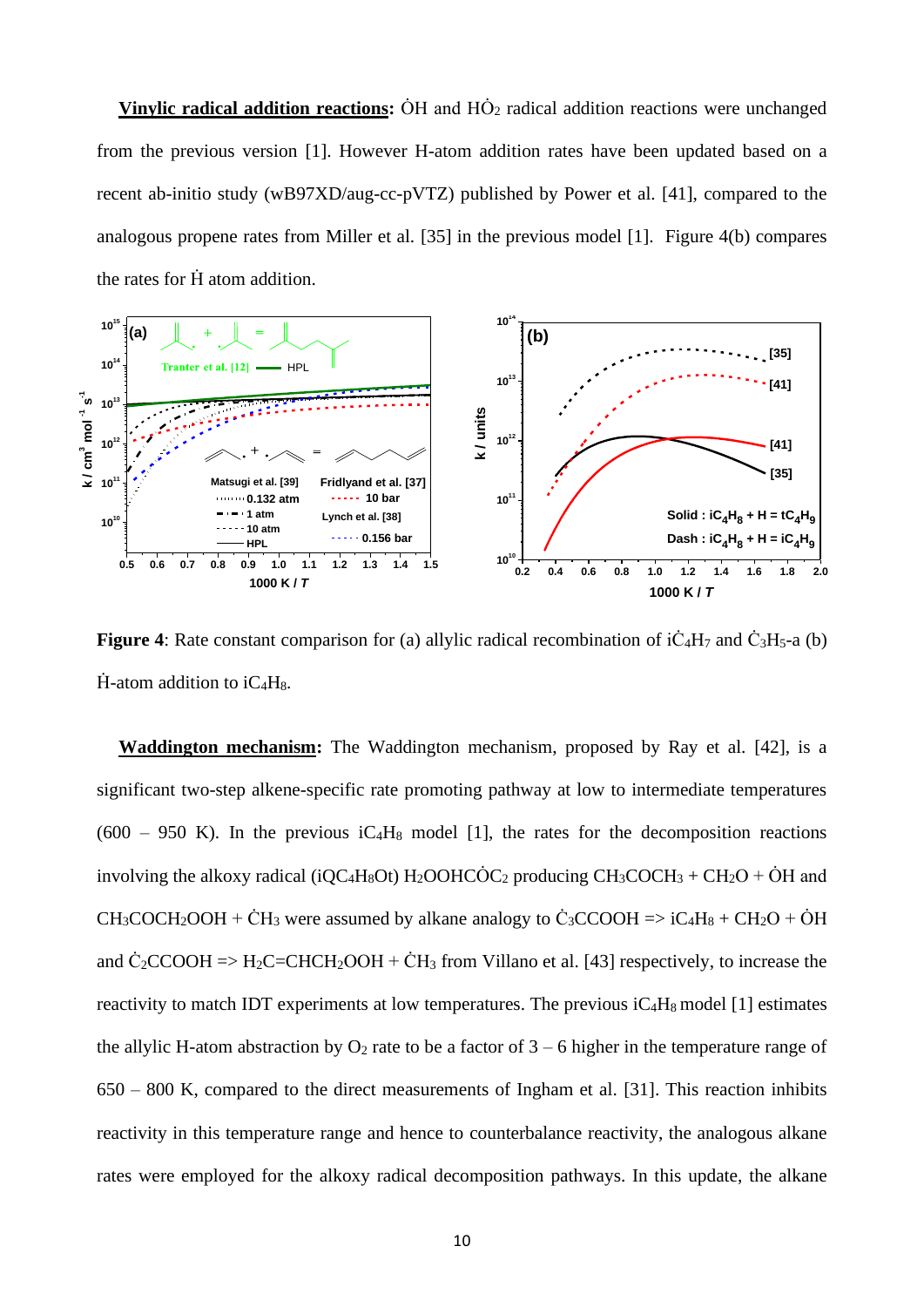analogy has been revoked and the specific Waddington-related rates from Sun et al. [44] were adopted to describe the Waddington mechanism. The rate constant comparison plots for the reactions discussed here are provided as Supplementary material.

**iC<sub>4</sub>H<sub>7</sub>-i1 reactions:** Pressure dependent rate constants for the methyl-allyl ( $i\dot{C}_4H_7-i1$ ) +  $O_2$ reaction are adopted by analogy with a recent ab-initio study at the CCSD(T)-F12a/cc-pVTZ-F12//B2PLYPD3/cc-pVTZ level of theory for 2-methyl-vinyl  $(\dot{C}_3H_5-s) + O_2$  by Chen et al. [45]. A sub-set of 11 elementary reactions were included in the current model compared to three pathways in the previous version [1] for which the rates were analogous to vinyl  $(\dot{C}_2H_3) + O_2$  by Goldsmith et al  $[46]$ . This sub-set of reactions has very little influence on the  $iC_4H_8$  model performance. However, it is important to note that proper kinetic treatment of these reactions is critical in simulating higher order alkenes.

At intermediate temperatures (750–1000 K),  $HO<sub>2</sub>$  radical concentrations are relatively high [33], and thus rates of recombination of  $H\dot{O}_2$  with allylic radicals are fast. Thus, we include the reactions of iso-butenyl hydroperoxyl ( $i\dot{C}_4H_6OOH$ -i) and methyl-acrolein ( $i\dot{C}_3H_4CHO$ -a) radicals with  $H\dot{O}_2$  in the mechanism with rate constants adopted by analogy with  $\dot{C}_3H_5-a + H\dot{O}_2$  as calculated by Goldsmith et al. [47].

#### **3.3 iso-Butane sub-mechanism**

The iso-butene kinetic mechanism is a subset of iso-butane chemistry, but the iso-butane model has not been validated in our previous iC4H<sup>8</sup> model [1]. In this study, we updated all the kinetics and validated against IDT experiments in ST, RCM as shown in Fig 5.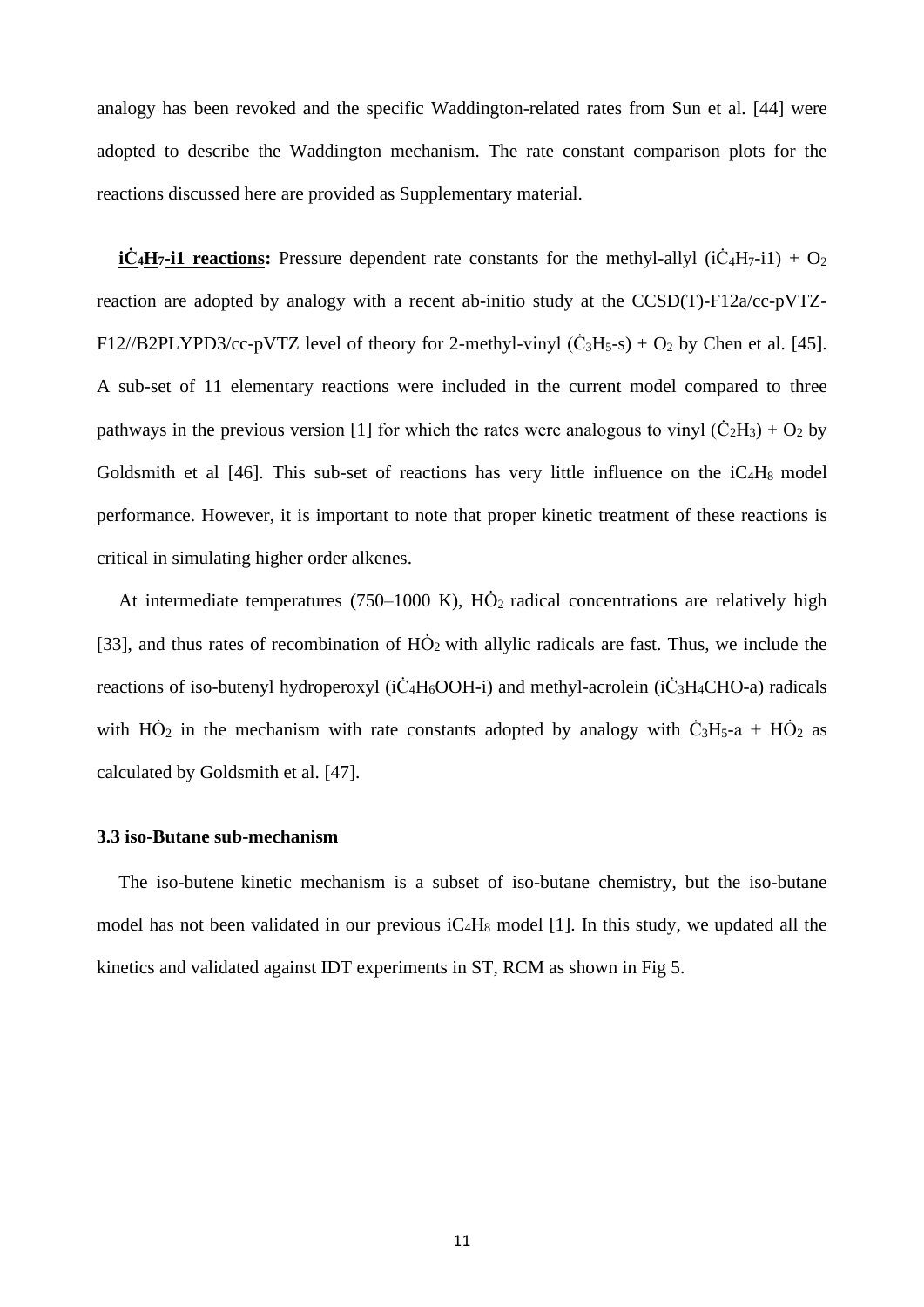

**Figure 5:** iso-Butane IDT experiments from [49] at 10 and 30 bar, compared against the current model as solid lines and that from [1] as dashed lines.

Additional validation plots of isobutane oxidation, such as LBVs and species profiles data from Baker et al. [48] using the current updated model are attached as Supplementary material. The agreement of the new model proposed in this study with the experimental results is excellent.

#### **3.4 Simulation methods**

The IDTs and species profiles were simulated using appropriate CHEMKIN PRO modules. LBVs were simulated maintaining the values of GRAD and CURV at 0.1 and using the mixtureaveraged transport properties including the thermal diffusion (Soret effect) and all of the solutions were attained at a minimum of 400 grid points to confirm grid independence.

#### **4. Results and discussion**

#### **4.1 Laminar burning velocities**

Experimental and comparison of model performances for LBVs of  $iC_4H_8$ ,  $iC_8H_{18}$  and DIB-1 are shown in Figs.  $6(a)$  and  $6(b)$ . Of particular interest is the case of  $1C_4H_8$ , Fig.  $6(a)$ , the peak LBV predictions are improved by  $1.5 - 3.5$  cm s<sup>-1</sup> at 1 atm and at unburned temperatures of 298 – 398 K compared to the previous model and experimental data [1]. In addition, the new iC4H<sup>8</sup> model could well reproduce the new LBV experiments (presented as stars) performed for this study at 1 atm and an unburnt temperature of 428 K. However, experimental data on much of the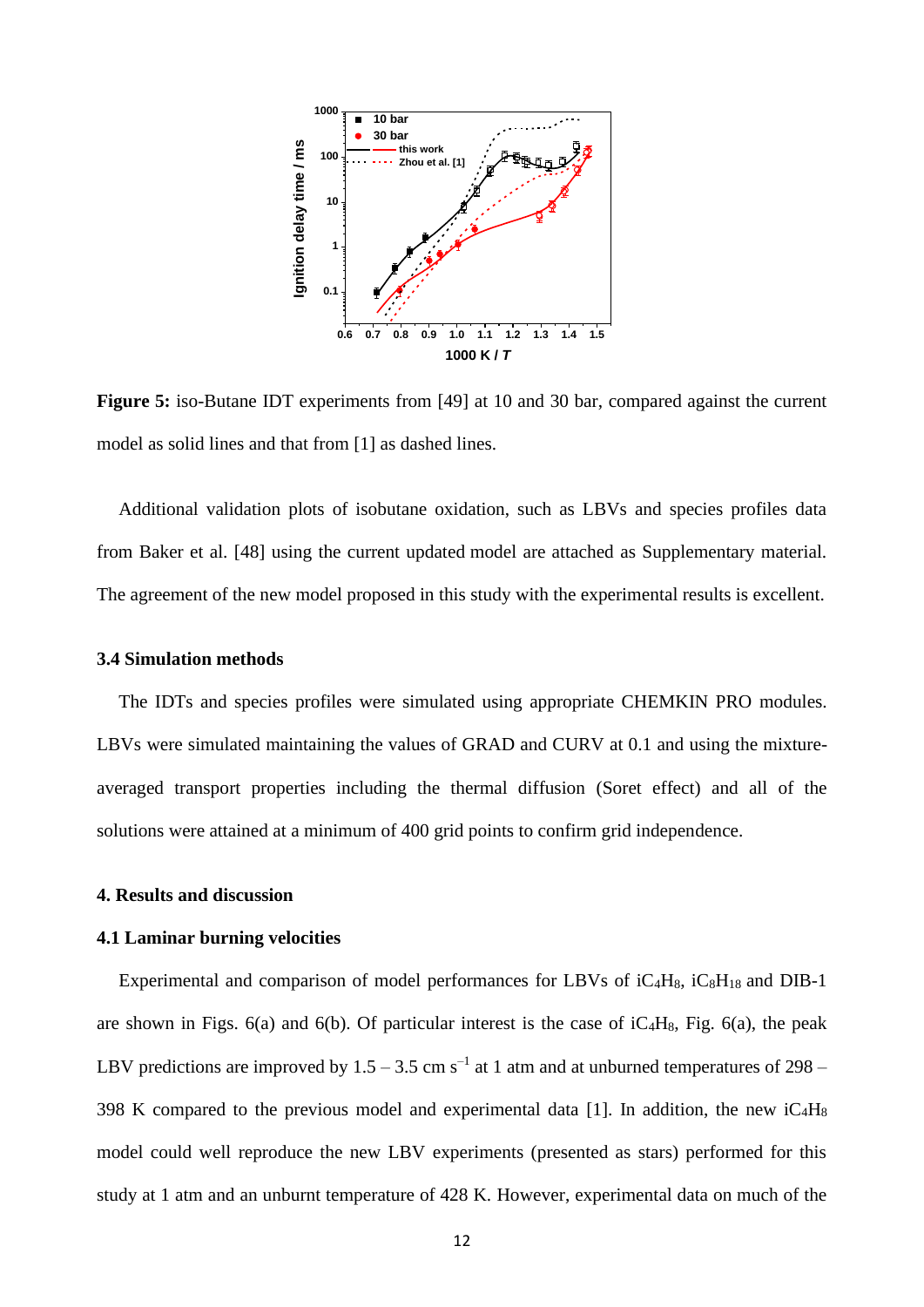fuel-lean side is absent because it was difficult to ignite the  $iC_4H_8$  mixture (without using other strategies for ignition). Notable in Fig. 6(b) are the improved DIB-1 LBV predictions with updated iC<sub>4</sub>H<sub>8</sub> kinetics from this work, however iso-octane LBVs are over-predicted by  $\sim$ 1 cm s<sup>-1</sup> at the peak. In addition,  $iC_4H_8$  validation plots against the new LBV data from Movaghar et al. [50] at  $8 - 30$  atm and  $400 - 520$  K is provided as Supplementary material.



**Figure 6**: Improvement in LBV predictions using the updated iC<sub>4</sub>H<sub>8</sub> kinetics (solid lines) and Zhou et al. [1] (dashed lines) for (a)  $iC_4H_8$  (b)  $iC_8H_{18}$ , DIB-1 and  $iC_4H_8$  at various conditions.



**Figure** 7: Comparison of the kinetics responsible for the improved LBV predictions of iC<sub>4</sub>H<sub>8</sub> (black solids) and DIB-1 (blue circles). Dotted lines indicate iC4H8 model [1], Dashed lines are the updated  $iC_4H_8$  kinetics from this work coupled with model from [1] and Solid lines are the updated  $C_0 - C_4$  kinetics in this work.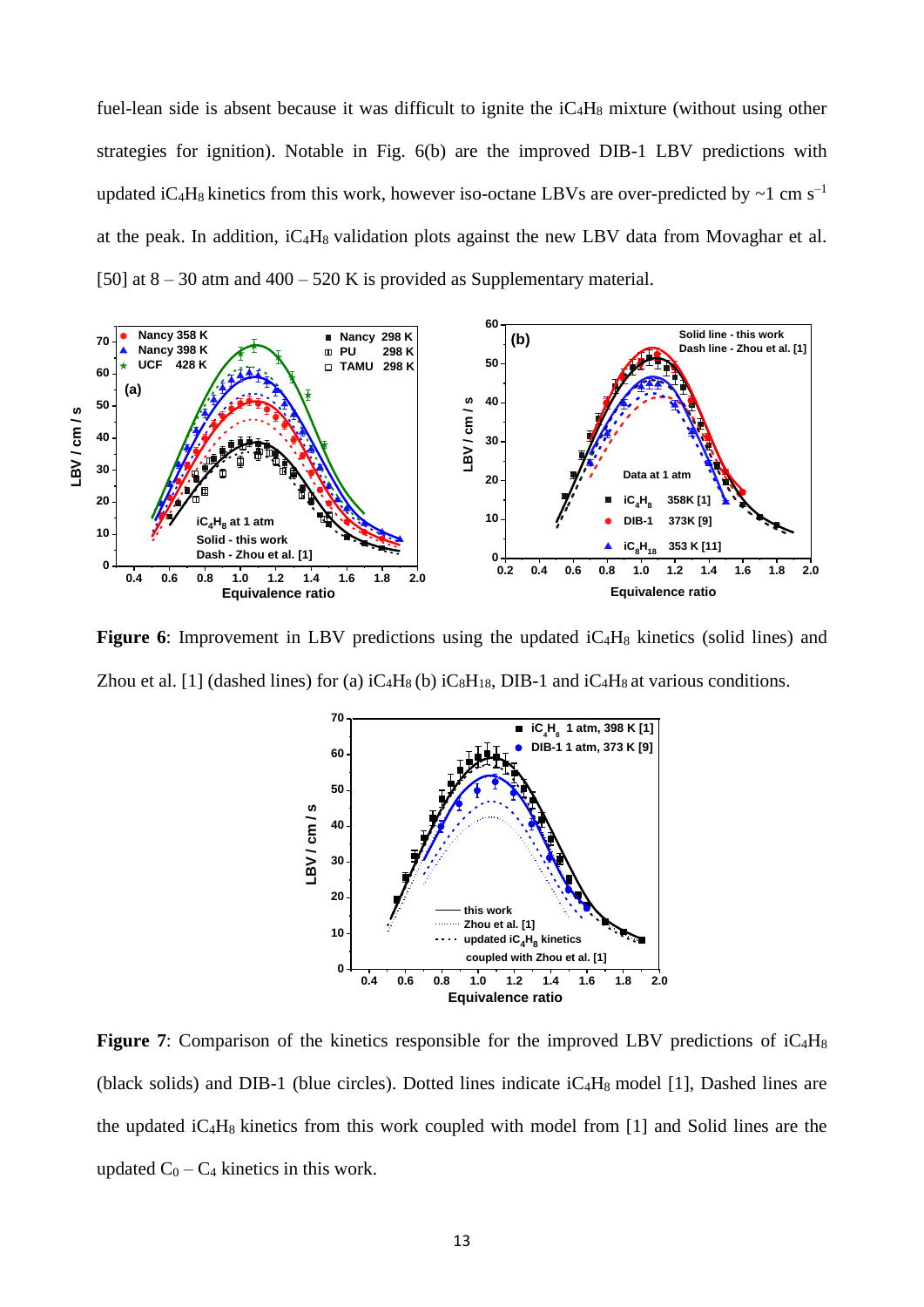The overall improvement of the LBV model predictions of  $iC_4H_8$  which in turn influence the predictions of DIB-1 and iso-octane is due to the cumulative result of the updated  $C_0 - C_4$ kinetics. To verify and highlight the sole effect of the iC<sub>4</sub>H<sub>8</sub> specific kinetics on overall improvement of LBV predictions, a series of computational experiments were carried out. As represented in Fig. 7, Zhou et al. [1] (dotted line) severely under-predicts  $iC_4H_8$  and DIB-1. By replacing only the  $iC_4H_8$  kinetics developed here in the original isobutene mechanism [1], we observe a 3 and 6 cm  $s^{-1}$  increase in the peak flame speeds (dashed line) of iC<sub>4</sub>H<sub>8</sub> and DIB-1 respectively. Interestingly in the case of DIB-1,  $C_0 - C_4$  core mechanism is solely responsible for the overall improvement in the LBV predictions (dot to solid). The most sensitive  $iC_4H_8$  reactions responsible for the improvement in LBV predictions are:  $i\dot{C}_4H_7 + \dot{H} = \dot{C}_3H_5-t + \dot{C}H_3$  and  $iC_4H_8 =$  $i\dot{C}_4H_7 + \dot{H}$ , whose rate constants are based on analogous propene reactions [28]. Considering the sensitivity of the two reactions at high temperatures for  $iC_4H_8$  LBVs, these reactions could well be potential candidates for future work. The further improvement in the model performance (dash to solid) of iC<sub>4</sub>H<sub>8</sub> and DIB-1 is attributed to accurate kinetic description of the underlying  $C_0 - C_3$ chemistry in this study. Additional LBV validation plots for DIB-1 from Hu et al. [9] are provided as Supplementary material.



**Figure 8**: (a) Sensitive reactions in the previous  $[1]$  and current  $iC_4H_8$  kinetics controlling LBVs at  $\varphi$  = 0.8 and 298 K (b) Rate constants comparison for the updated H<sub>2</sub>/HCO kinetics.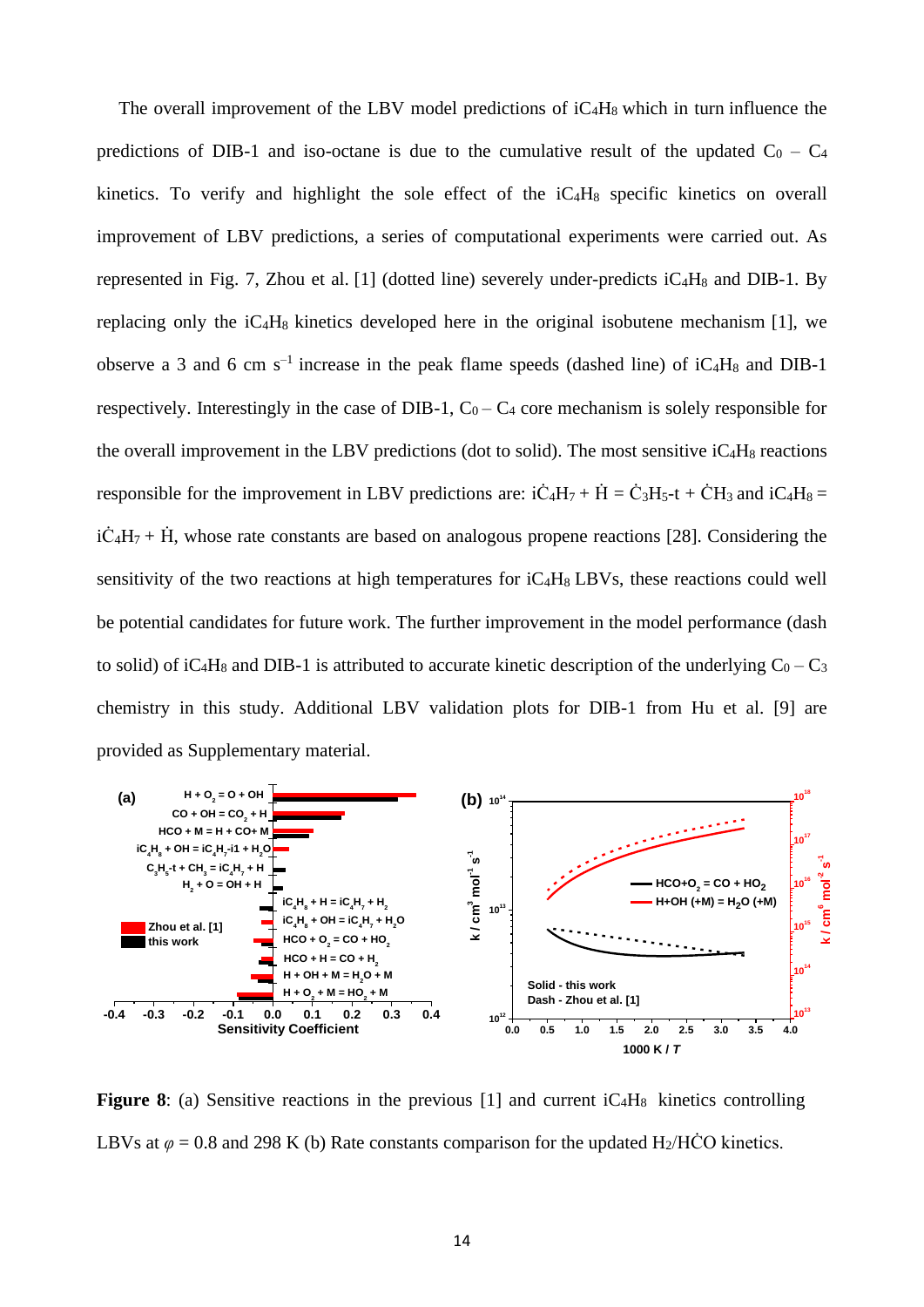Figure 8(a) compares the sensitive reactions using the latest and the previous  $iC_4H_8$  model [1] that dictate flame speed reactivity and most of the reactions correspond to  $C_0 - C_1$  chemistry. The updated iC<sub>4</sub>H<sub>8</sub> kinetics highlighted in Fig. 8(a) are iC<sub>4</sub>H<sub>7</sub> +  $\dot{H} = \dot{C}_3H_5-t + \dot{C}H_3$  and iC<sub>4</sub>H<sub>8</sub> +  $\dot{H} =$  $i\dot{C}_4H_7 + H_2$ . Few key H<sub>2</sub>/CO reactions that were updated and highlighted in the sensitivity are  $\dot{H}$  +  $\dot{O}H + M = H_2O + M$ ,  $\dot{H}\dot{C}O + O_2 = CO + H\dot{O}_2$  are represented in Fig. 8(b). Updating the H<sub>2</sub>/CO kinetics is not only to improve  $iC_4H_8$  flame speeds, but to attain consistency in the predictions of other key compounds in the base mechanism such as  $H_2$ , CH<sub>4</sub>, C<sub>2</sub>H<sub>4</sub>, C<sub>2</sub>H<sub>6</sub>, C<sub>3</sub>H<sub>6</sub>, C<sub>3</sub>H<sub>8</sub>, etc. The rates of  $H\dot{C}O + O_2 = CO + H\dot{O}_2$  and  $\dot{H} + \dot{O}H + M = H_2O + M$  were updated to theoretical studies of Hsu et al. [51] and Sellevåg et al. [52], which are in good agreement with the experiments of Timonen et al. [53] and Srinivasan et al. [54] respectively.

# **4.2 Ignition delay times**

The previous [1] and current  $iC_4H_8$  models could well reproduce the  $iC_4H_8$  IDT experiments, nonetheless, it is evident from Fig. 9(b) that improving the kinetic accuracy and consistency of  $iC_4H_8$  kinetics had a positive effect on the IDT predictions of DIB-1, where  $iC_4H_8$  is a critical intermediate. As shown in Fig. 9(a), the new model can well reproduce the experimental data [1] as well as the trend particularly in the low-temperature chemistry regime and the updated thermochemistry is responsible for between 5% and 10% of the total improvement in the model performance for specific IDT datasets. In the case of DIB-1 IDTs in the temperature range 900 – 1100 K, the new  $iC_4H_8$  sub-model performs better than the previous model [1]. Additional  $iC_4H_8$ [1] and DIB-1 [6] validation plots at several combustion relevant conditions are attached as Supplementary material.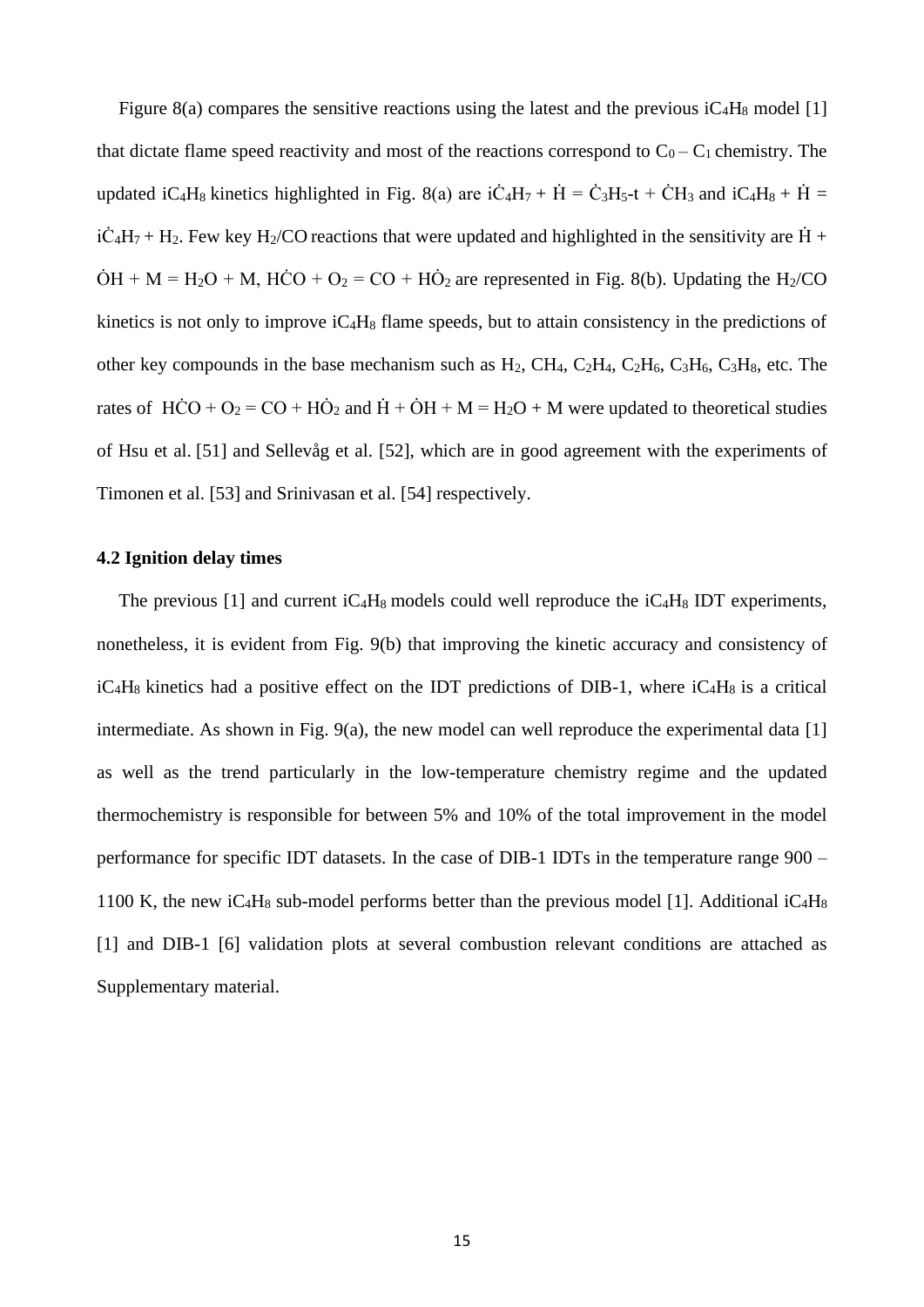

**Figure 9**: (a) Updated iC<sub>4</sub>H<sub>8</sub> model validation for IDT targets (b) Influence of updated iC<sub>4</sub>H<sub>8</sub> kinetics on DIB-1 IDT predictions.



Figure 10: Potential energy diagram for 2-methyl allyl (iC<sub>4</sub>H<sub>7</sub>) radical + O<sub>2</sub> reactions from Chen and Bozzelli [55].

The addition of methyl-allyl radical to  $O_2$  is simulated according to the calculations of Chen and Bozzelli [55]. An abridged version of the  $i\dot{C}_4H_7 + O_2$  potential energy surface (PES) investigated by Chen and Bozzelli [55] is shown in Fig. 10, and it can be seen that isomerization of iC<sub>4</sub>H<sub>7</sub> $\dot{O}_2$  to iC<sub>4</sub>H<sub>6</sub>OOH-i proceeds through a barrier which is below the entrance channel, and the unimolecular decomposition channels of  $i\dot{C}_4H_6OOH$ -i exhibit very high activation energy barriers (~50 kcal mol<sup>-1</sup>). Considering the similarities between the  $i\dot{C}_4H_7$  and  $i\dot{C}_4H_6OOH-i$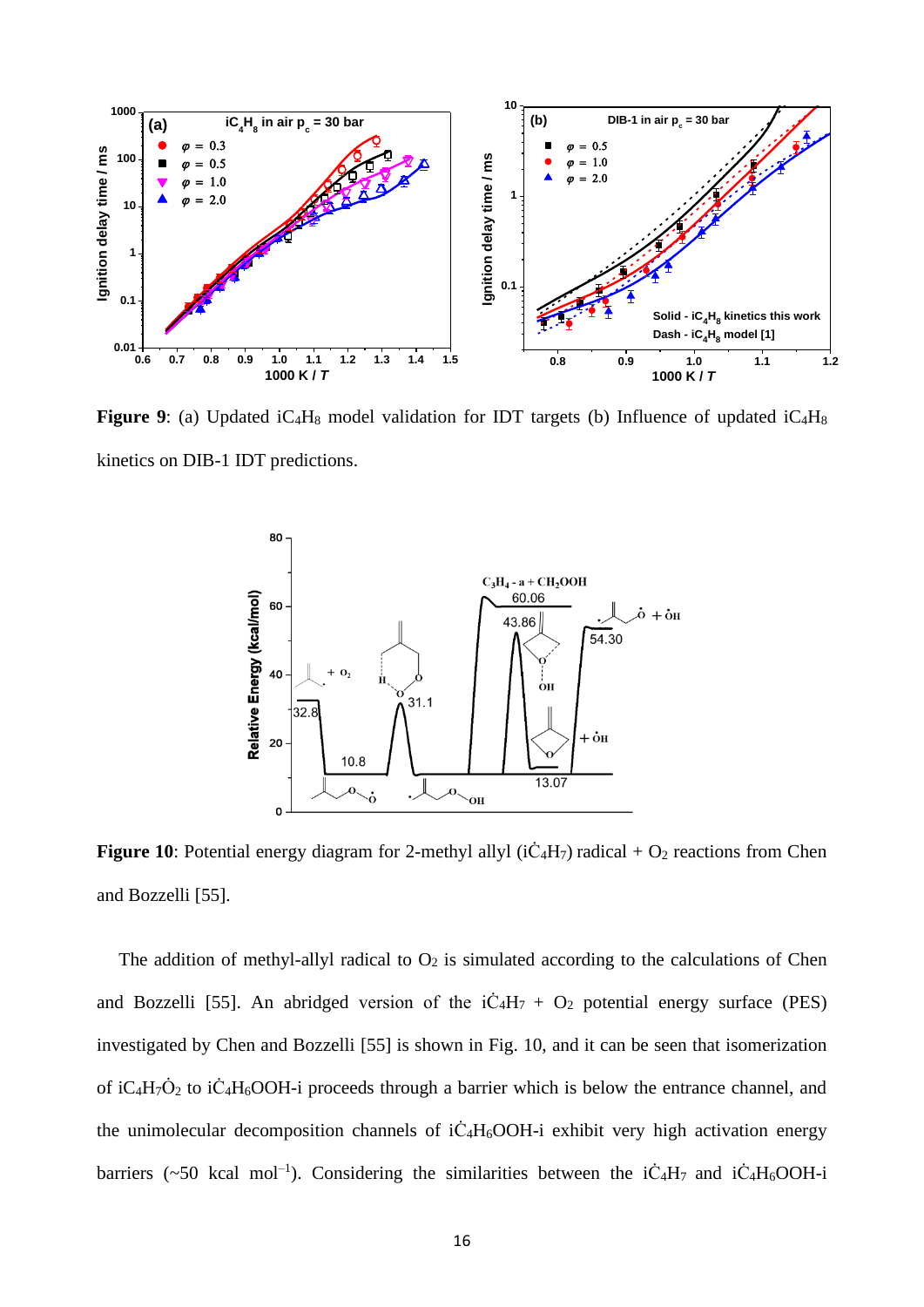radicals, we have treated the kinetics of  $i\dot{C}_4H_6OOH$ -i radical consistent with those for 2-methyl allyl radical chemistry and include reactions of  $i\dot{C}_4H_6OOH$ -i with  $O_2$  and  $H\dot{O}_2$  radicals.

Figure 11 presents a comparison of the controlling chemistry for IDT predictions at  $\varphi = 1.0$ , *p*  $=$  30 bar and *T* = 850 K for the previous [1] and the current iC<sub>4</sub>H<sub>8</sub> models. Interestingly, the major promoting pathway in the new model is the updated cyclo-addition channel of methyl allyl peroxy radical  $(iC_4H_7O_2)$  producing CCYCCOOC-t1 from ref. [40], since its decomposition pathways produce  $CH_2O$ ,  $CH_2CO$ ,  $H\dot{C}O$  and  $\dot{CH}_3$  radicals that promote reactivity. According to the previous model [1],  $\dot{C}_3H_5$ -t oxidation reactions were very sensitive for  $iC_4H_8$  IDT predictions in the temperature range 750 – 900 K, as the addition reactions of  $iC_4H_7$  with  $H\dot{O}_2$  proceeds via formation of  $\dot{C}_3H_5$ -t. The two C<sub>3</sub>H<sub>5</sub>-t reactions highlighted in the previous iC<sub>4</sub>H<sub>8</sub> model, are  $\dot{C}_3H_5$  $t + O_2$  producing CH<sub>2</sub>O + CH<sub>3</sub>CO and CH<sub>3</sub>COCH<sub>2</sub> + Ö, are found to be insignificant according to the current iC<sub>4</sub>H<sub>8</sub> model, as the current model adopts the rates calculated at a high-level theory for  $\dot{C}_3H_5$ -t oxidation by Chen et al. [45]. They noted that the major product channels of the reaction of  $\dot{C}_3H_5$ -t with O<sub>2</sub> are CH<sub>2</sub>O + CH<sub>3</sub>CO, and the rates of formation of CH<sub>2</sub>O + CH<sub>3</sub>CO and  $CH<sub>3</sub>COCH<sub>2</sub> + \ddot{O}$  are an order of magnitude lower than the estimated rates from Laskin et al. [56] assigned in the previous  $iC_4H_8$  model [1]. Chen et al. verified the effect of these pathways on propene combustion using the mechanism published by Burke et al. [57] and found that implementing the calculated rates in the mechanism changes LBV predictions by approximately 10% at  $p = 1$  and 50 atm in the temperature range of  $T_u = 300 - 900$  K. These rates also alter IDT predictions by approximately  $10 - 20\%$  at  $p = 1$  and 50 atm in the temperature range  $700 - 1200$ K at  $\varphi$  = 0.5 – 2.0 in air. The smaller effect of these reactions on propene combustion is due to the more favourable pathways at low temperatures, including H-atom abstraction from the allylic site producing methyl-allyl radicals and  $\ddot{O}$ H addition to the double bond and the subsequent reactions of the Waddington mechanism. However, in the case of  $C_4$  iso-alkenes and larger ones, the dominant low temperature channels are the reactions of the daughter allylic radicals with  $H\dot{O}_2$ which ultimately produce  $\dot{C}_3H_5$ -t radicals. Thus, an accurate kinetic description of  $\dot{C}_3H_5$ -t radical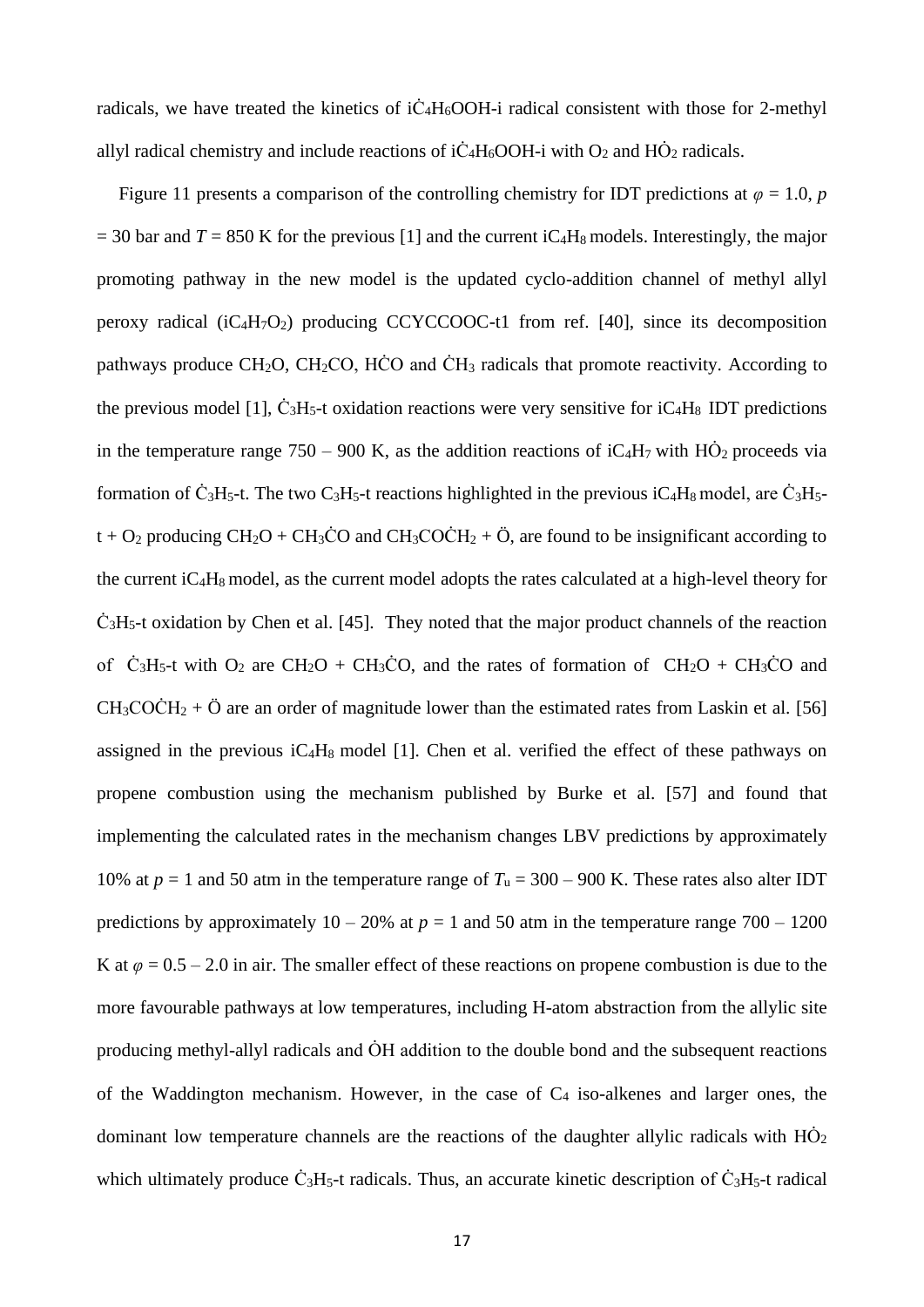is very important in predicting the high temperature kinetics of iso-olefins larger than  $C_3$ . It is interesting to note that  $\dot{C}_3H_5$ -t radical is not seen to be sensitive for propene kinetics [57]. Several other key reactions in the  $C_0 - C_3$  model that employed estimates due to lack of availability of specific rates have been updated in the current version. A detailed flux analysis comparing the two models for iC<sub>4</sub>H<sub>8</sub> oxidation is provided as Supplementary material at  $\varphi = 1.0$ , 850 K, 10 atm and 20% fuel consumption.



**Figure 11**: Sensitive iC4H8 reactions controlling IDTs for previous [1] and new iC4H8 models at *φ*  $= 1.0, p = 30$  bar and  $T = 850$  K.

#### **4.3 Speciation data**

The new model has been re-validated against the stable species profiles measured by Yasunaga et al. [58] for  $iC_4H_8$  pyrolysis and Dagaut et al. [59] for  $iC_4H_8$  oxidation, the model is in very good agreement with most of the species over wide range of experimental conditions provided in the respective papers as shown in Figs. 12 and 13, additional validation plots are attached as Supplementary material.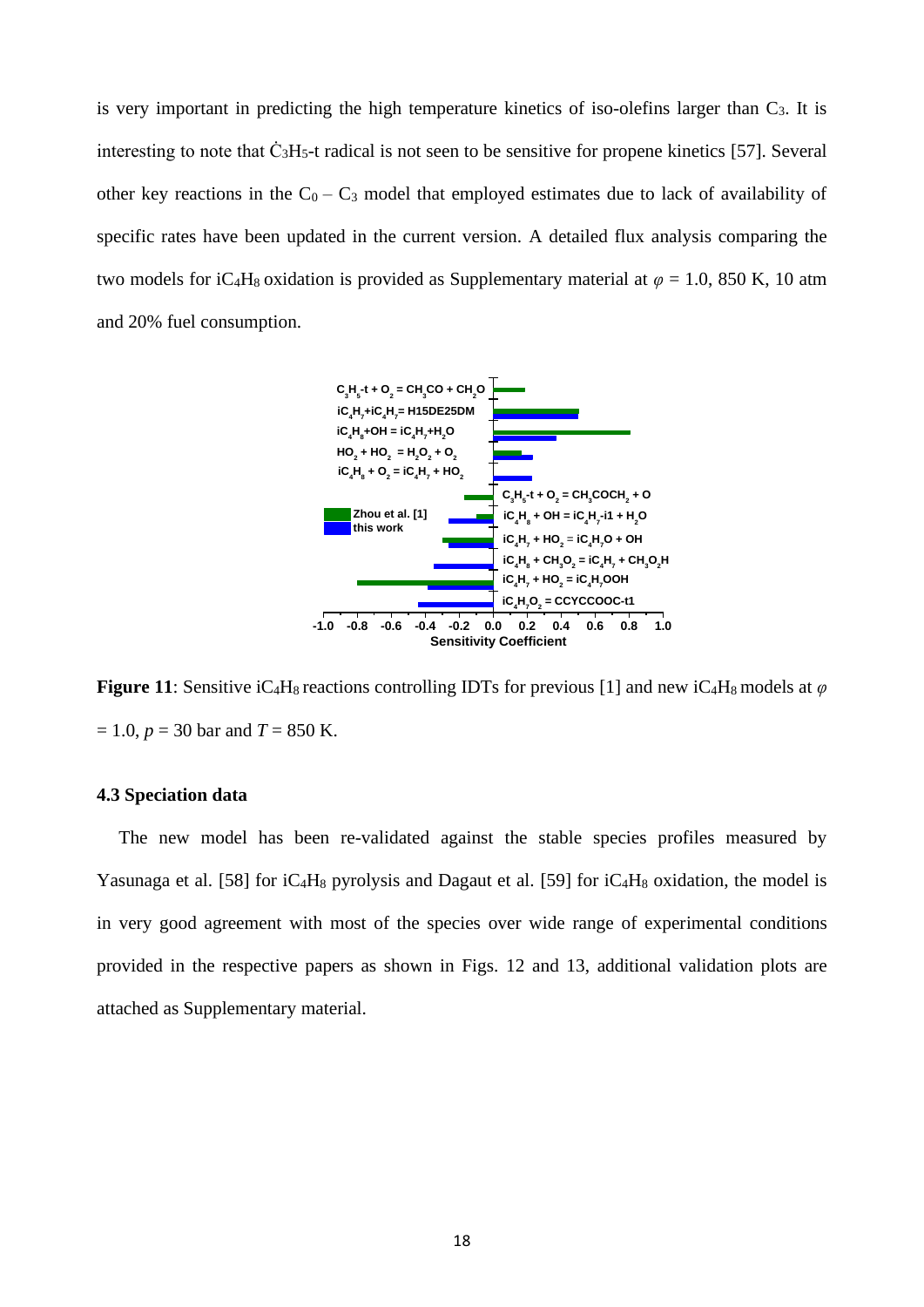

**Figure 12**:  $iC_4H_8$  oxidation species profiles from Dagaut et al. [59] for 0.15%  $iC_4H_8$ , 4.5%  $O_2$ , 95.35% N<sub>2</sub> and  $\varphi = 0.2$ , at  $p = 1$  atm and  $\tau = 0.15$  s. Points are experimental results, lines are current model predictions.



**Figure 13**:  $iC_4H_8$  oxidation species profiles from Dagaut et al. [59] for 0.30%  $iC_4H_8$ , 0.9%  $O_2$ , 98.8% N<sub>2</sub> and  $\varphi = 2.0$ , at  $p = 1$  atm and  $\tau = 0.15$  s. Points are experimental results, lines are current model predictions.

# **5. Conclusions**

This paper emphasizes on the importance of accurate description of the  $C_0-C_4$  kinetics to model higher hydrocarbons. Improving the kinetic accuracy of  $iC_4H_8$  model improved not only iC4H<sup>8</sup> predictions but also resulted in significant improvement in predictions of iso-octane and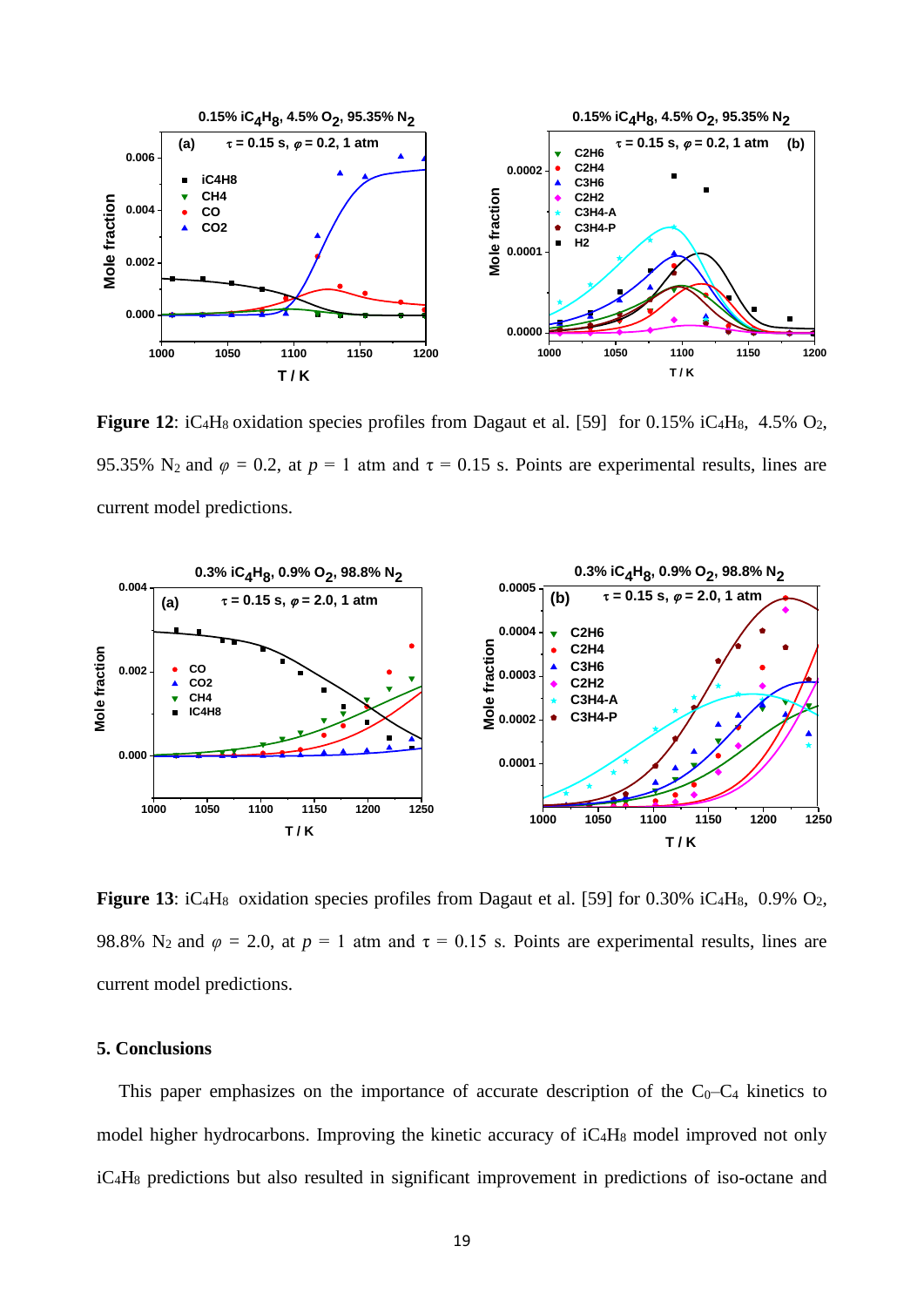DIB-1. The updated  $iC_4H_8$  model no longer under-predicts the  $iC_4H_8$  LBV experiments from ref. [1], furthermore, the new  $iC_4H_8$  LBV experiments performed at UCF at 1 atm and 428 K are well reproduced by the current model. In addition, the current model is in very good agreement against variety of experimental targets over a wide range of conditions. The critical reactions responsible for majority of improvement of LBVs are  $\dot{C}_3H_5-t + \dot{C}H_3 = i\dot{C}_4H_7 + \dot{H}$  and  $iC_4H_8 = i\dot{C}_4H_7 + \dot{H}$ . However, the rates were based on propene analogy and fundamental studies in their rates would be useful especially noticing its sensitivity on the LBVs.

A sensitivity analysis of IDT predictions highlighted the over-dependence of previous  $iC_4H_8$ model  $[1]$  on the  $\dot{C}_3H_5$ -t oxidation, which has been rectified by adopting specific rates from Chen et al. [45]. In addition, the importance of cycloaddition pathways of alkenyl-peroxy radicals in the low temperature combustion of alkenes is highlighted. Several kinetic issues in the previous iC4H8 model [1] have been addressed in this article. Future work will be directed towards an updated and extensively validated kinetic mechanism for DIB isomers using the  $iC_4H_8$  base chemistry developed in this work.

# **6. Acknowledgments**

The authors at NUI Galway recognize funding support from Science Foundation Ireland (SFI) via their Principal Investigator Program through project number 15/IA/3177. UCF's effort is based upon work supported by the U.S. Department of Energy's Office of Energy Efficiency and Renewable Energy (EERE) under Award Number DE-EE0007984 (Co-Optima). This work at LLNL was performed under the auspices of the U.S. Department of Energy by Lawrence Livermore National Laboratory under Contract DE-AC52-07NA27344 as part of the Co-Optimization of Fuels & Engines (Co-Optima) project sponsored by the U.S. Department of Energy (DOE) Office of Energy Efficiency and Renewable Energy (EERE), Bioenergy Technologies and Vehicle Technologies Offices.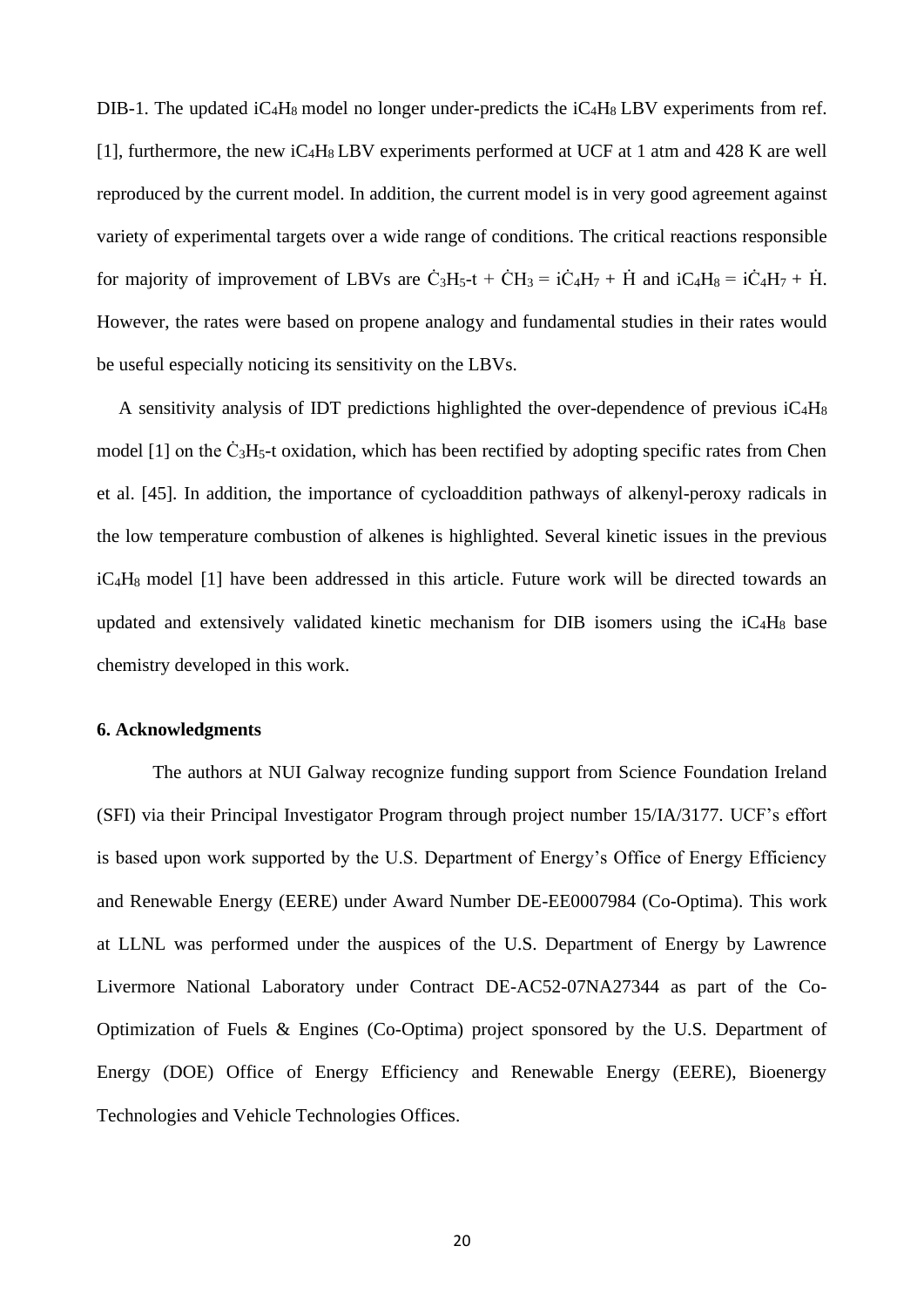Disclaimer: This report was prepared as an account of work sponsored by an agency of the United States Government. Neither the United States Government nor any agency thereof, nor any of their employees, makes any warranty, express or implied, or assumes any legal liability or responsibility for the accuracy, completeness, or usefulness of any information, apparatus, product, or process disclosed, or represents that its use would not infringe privately owned rights. Reference herein to any specific commercial product, process, or service by trade name, trademark, manufacturer, or otherwise does not necessarily constitute or imply its endorsement, recommendation, or favoring by the United States Government or any agency thereof. The views and opinions of authors expressed herein do not necessarily state or reflect those of the United States Government or any agency thereof.

## **References**

[1] C.-W. Zhou, Y. Li, E. O'Connor, K.P. Somers, S. Thion, C. Keesee, O. Mathieu, E.L. Petersen, T.A. DeVerter, M.A. Oehlschlaeger, G. Kukkadapu, C.-J. Sung, M. Alrefae, F. Khaled, A. Farooq, P. Dirrenberger, P.-A. Glaude, F. Battin-Leclerc, J. Santner, Y. Ju, T. Held, F.M. Haas, F.L. Dryer, H.J. Curran, A comprehensive experimental and modeling study of isobutene oxidation, Combust. Flame, 167 (2016), 353-379.

[2] W.J. Pitz, N.P. Cernansky, F.L. Dryer, F.N. Egolfopoulos, J.T. Farrell, D.G. Friend, H. Pitsch, Development of an Experimental Database and Chemical Kinetic Models for Surrogate Gasoline Fuels, SAE International, 2007.

[3] W.K. Metcalfe, W.J. Pitz, H.J. Curran, J.M. Simmie, C.K. Westbrook, The development of a detailed chemical kinetic mechanism for diisobutylene and comparison to shock tube ignition times, Proc. Combust. Inst., 31 (2007), 377-384.

[4] J.C.G. Andrae, Development of a detailed kinetic model for gasoline surrogate fuels, Fuel, 87 (2008), 2013-2022.

[5] L.R. Cancino, M. Fikri, A.A.M. Oliveira, C. Schulz, Ignition delay times of ethanolcontaining multi-component gasoline surrogates: Shock-tube experiments and detailed modeling, Fuel, 90 (2011), 1238-1244.

[6] E. Hu, G. Yin, Z. Gao, Y. Liu, J. Ku, Z. Huang, Experimental and kinetic modeling study on 2,4,4-trimethyl-1-pentene ignition behind reflected shock waves, Fuel, 195 (2017), 97-104.

[7] H. Li, Y. Qiu, Z. Wu, S. Wang, X. Lu, Z. Huang, Ignition delay of diisobutylene-containing multicomponent gasoline surrogates: Shock tube measurements and modeling study, Fuel, 235 (2019), 1387-1399.

[8] S. Ren, S.L. Kokjohn, Z. Wang, H. Liu, B. Wang, J. Wang, A multi-component wide distillation fuel (covering gasoline, jet fuel and diesel fuel) mechanism for combustion and PAH prediction, Fuel, 208 (2017), 447-468.

[9] E. Hu, G. Yin, J. Ku, Z. Gao, Z. Huang, Experimental and kinetic study of 2,4,4-trimethyl-1 pentene and iso-octane in laminar flames, Proc. Combust. Inst., 37 (2019), 1709-1716.

[10] R. Fang, G. Kukkadapu, M. Wang, S.W. Wagnon, K. Zhang, M. Mehl, C.K. Westbrook, W.J. Pitz, C.-J. Sung, Fuel molecular structure effect on autoignition of highly branched iso-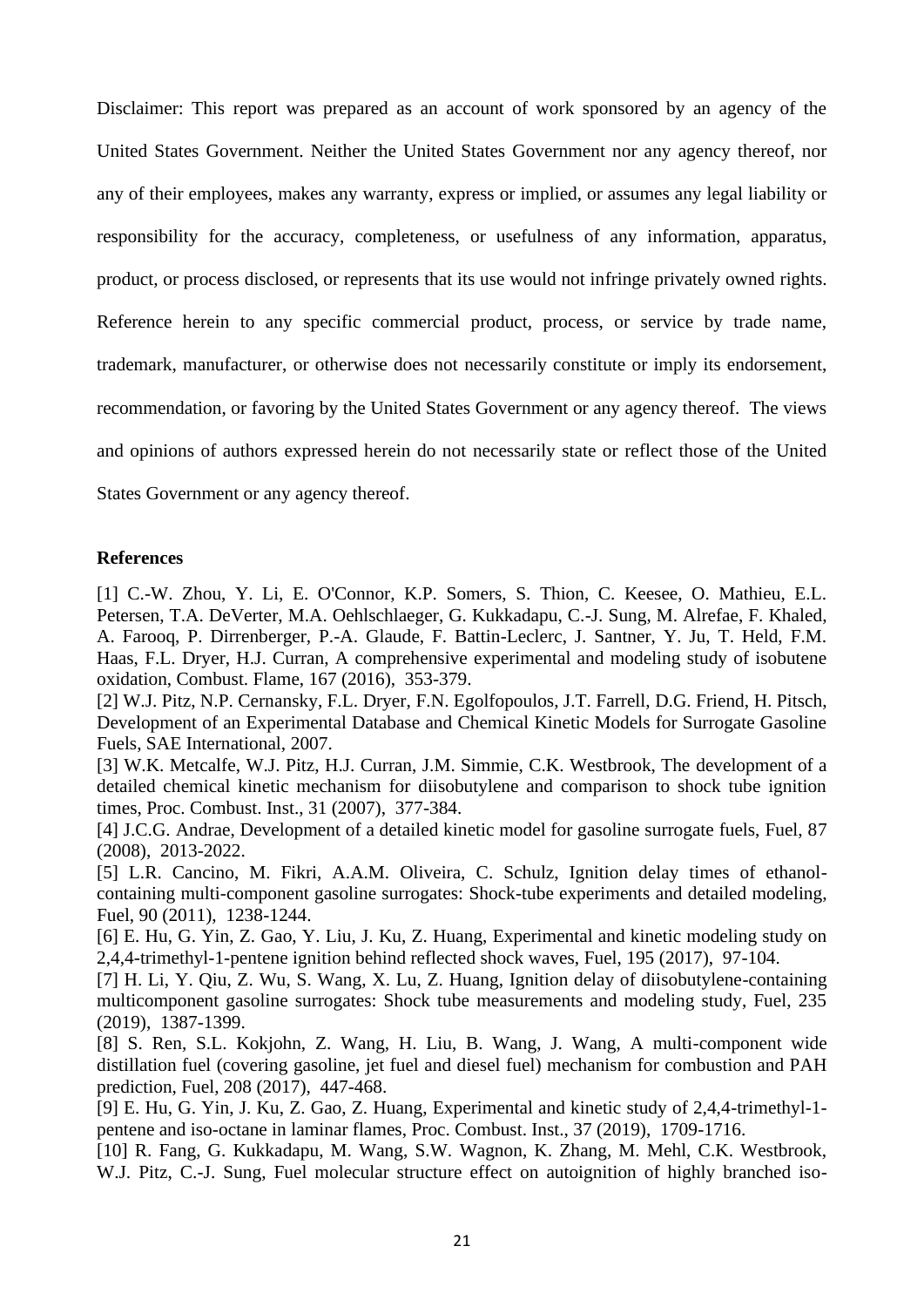alkanes at low-to-intermediate temperatures: Iso-octane versus iso-dodecane, Combust. Flame, 214 (2020), 152-166.

[11] C. Ji, S.M. Sarathy, P.S. Veloo, C.K. Westbrook, F.N. Egolfopoulos, Effects of fuel branching on the propagation of octane isomers flames, Combust. Flame, 159 (2012), 1426- 1436.

[12] R.S. Tranter, A.W. Jasper, J.B. Randazzo, J.P.A. Lockhart, J.P. Porterfield, Recombination and dissociation of 2-methyl allyl radicals: Experiment and theory, Proc. Combust. Inst., 36 (2017), 211-218.

[13] H. Nakamura, D. Darcy, M. Mehl, C.J. Tobin, W.K. Metcalfe, W.J. Pitz, C.K. Westbrook, H.J. Curran, An experimental and modeling study of shock tube and rapid compression machine ignition of n-butylbenzene/air mixtures, Combust. Flame, 161 (2014), 49-64.

[14] C. Morley, Gaseq [http://www.gaseq.co.uk/,](http://www.gaseq.co.uk/)  $(2004)$ .

[15] M. Baigmohammadi, V. Patel, S. Martinez, S. Panigrahy, A. Ramalingam, U. Burke, K.P. Somers, K.A. Heufer, A. Pekalski, H.J. Curran, A Comprehensive Experimental and Simulation Study of Ignition Delay Time Characteristics of Single Fuel C1–C2 Hydrocarbons over a Wide Range of Temperatures, Pressures, Equivalence Ratios, and Dilutions, Energy & Fuels, 34 (2020), 3755-3771.

[16] G. Kim, B. Almansour, S. Park, A.C. Terracciano, K. Zhang, S. Wagnon, W.J. Pitz, S.S. Vasu, Laminar burning velocities of high-performance fuels relevant to the Co-Optima initiative, Advances and Current Practices in Mobility: SAE International Conference Proceedings, in press (2019).

[17] E. Ninnemann, G. Kim, A. Laich, B. Almansour, A.C. Terracciano, S. Park, K. Thurmond, S. Neupane, S. Wagnon, W.J. Pitz, S.S. Vasu, Co-optima fuels combustion: A comprehensive experimental investigation of prenol isomers, Fuel, 254 (2019), 115630.

[18] B. Almansour, G. Kim, S. Vasu, The Effect of Diluent Gases on High-Pressure Laminar Burning Velocity Measurements of an Advanced Biofuel Ketone SAE Int. J. Fuels Lubr., SAE International, 2018.

[19] B. Almansour, L. Thompson, J. Lopez, G. Barari, S.S. Vasu, Laser Ignition and Flame Speed Measurements in Oxy-Methane Mixtures Diluted With CO2, J. Energ. Resour-ASME, 138 (2015).

[20] D.G. Goodwin, H.K. Moffat, R.L. Speth, Cantera: An object-oriented software toolkit for chemical kinetics, thermodynamics, and transport processes, Caltech, Pasadena, CA, (2009).

[21] C.-W. Zhou, Y. Li, U. Burke, C. Banyon, K.P. Somers, S. Ding, S. Khan, J.W. Hargis, T. Sikes, O. Mathieu, E.L. Petersen, M. AlAbbad, A. Farooq, Y. Pan, Y. Zhang, Z. Huang, J. Lopez, Z. Loparo, S.S. Vasu, H.J. Curran, An experimental and chemical kinetic modeling study of 1,3 butadiene combustion: Ignition delay time and laminar flame speed measurements, Combust. Flame, 197 (2018), 423-438.

[22] A. Moghaddas, K. Eisazadeh-Far, H. Metghalchi, Laminar burning speed measurement of premixed n-decane/air mixtures using spherically expanding flames at high temperatures and pressures, Combust. Flame, 159 (2012), 1437-1443.

[23] E. Rokni, A. Moghaddas, O. Askari, H. Metghalchi, Measurement of Laminar Burning Speeds and Investigation of Flame Stability of Acetylene (C2H2)/Air Mixtures, J. Energ. Resour-ASME, 137 (2014).

[24] E.R. Ritter, THERM: a computer code for estimating thermodynamic properties for species important to combustion and reaction modeling, Journal of Chemical Information and Computer Sciences, 31 (1991), 400-408.

[25] Y. Li, H.J. Curran, Extensive Theoretical Study of the Thermochemical Properties of Unsaturated Hydrocarbons and Allylic and Super-Allylic Radicals: The Development and Optimization of Group Additivity Values, J. Phys. Chem. A, 122 (2018), 4736-4749.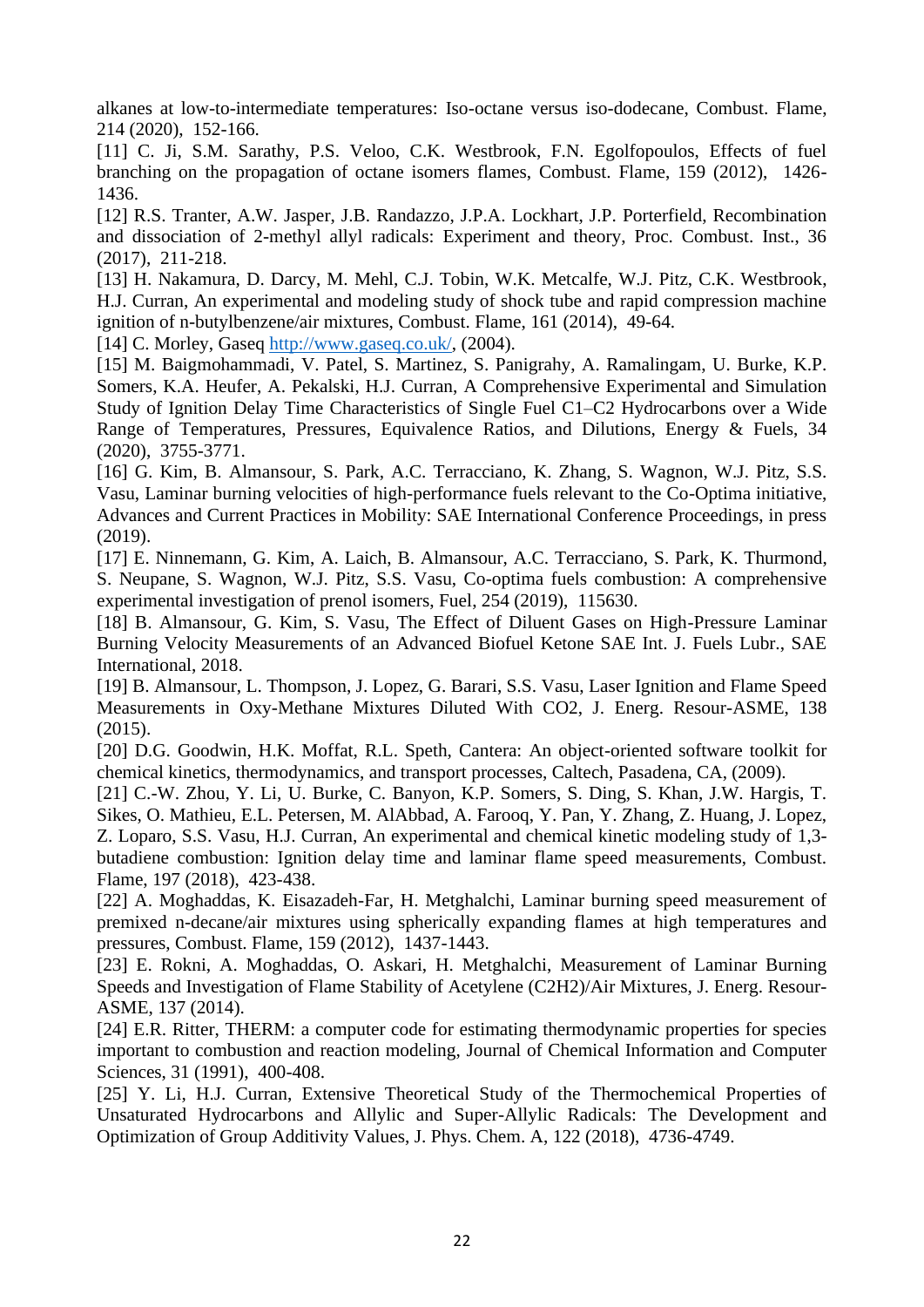[26] S.M. Burke, J.M. Simmie, H.J. Curran, Critical Evaluation of Thermochemical Properties of C1–C4 Species: Updated Group-Contributions to Estimate Thermochemical Properties, J. Phys. Chem. Ref. Data, 44 (2015), 013101.

[27] C.W. Gao, J.W. Allen, W.H. Green, R.H. West, Reaction Mechanism Generator: Automatic construction of chemical kinetic mechanisms, Comput. Phys. Commun., 203 (2016), 212-225.

[28] L. Ye, Y. Georgievskii, S.J. Klippenstein, Pressure-dependent branching in the reaction of 1CH2 with C2H4 and other reactions on the C3H6 potential energy surface, Proc. Combust. Inst., 35 (2015), 223-230.

[29] F. Khaled, B.R. Giri, A. Farooq, A high-temperature shock tube kinetic study for the branching ratios of isobutene+OH reaction, Proc. Combust. Inst., 36 (2017), 265-272.

[30] Z. Tian, J. Li, Y. Yan, Theoretical ab-initio kinetics of the reactions between isobutene plus hydroxyl, Chem. Phys. Lett., 720 (2019), 83-92.

[31] T. Ingham, R.W. Walker, R.E. Woolford, Kinetic parameters for the initiation reaction RH+O2→R+HO2, Symp. Combust., 25 (1994), 767-774.

[32] C.-W. Zhou, J.M. Simmie, K.P. Somers, C.F. Goldsmith, H.J. Curran, Chemical Kinetics of Hydrogen Atom Abstraction from Allylic Sites by 3O2; Implications for Combustion Modeling and Simulation, J. Phys. Chem. A, 121 (2017), 1890-1899.

[33] J. Zádor, S.J. Klippenstein, J.A. Miller, Pressure-Dependent OH Yields in Alkene + HO2 Reactions: A Theoretical Study, J. Phys. Chem. A, 115 (2011), 10218-10225.

[34] Y. Bedjanian, J. Morin, Reaction of O(3P) with C3H6: Yield of the Reaction Products as a Function of Temperature, J. Phys. Chem. A, 121 (2017), 1553-1562.

[35] J.A. Miller, S.J. Klippenstein, Dissociation of Propyl Radicals and Other Reactions on a C3H7 Potential, J. Phys. Chem. A, 117 (2013), 2718-2727.

[36] K. Wang, A.M. Dean, Chapter 4 - Rate rules and reaction classes, in: T. Faravelli, F. Manenti, E. Ranzi (Eds.), Comput. Aided Chem. Eng., Elsevier2019, pp. 203-257.

[37] A. Fridlyand, P.T. Lynch, R.S. Tranter, K. Brezinsky, Single Pulse Shock Tube Study of Allyl Radical Recombination, J. Phys. Chem. A, 117 (2013), 4762-4776.

[38] P.T. Lynch, C.J. Annesley, C.J. Aul, X. Yang, R.S. Tranter, Recombination of Allyl Radicals in the High Temperature Fall-Off Regime, J. Phys. Chem. A, 117 (2013), 4750-4761.

[39] A. Matsugi, K. Suma, A. Miyoshi, Kinetics and Mechanisms of the Allyl + Allyl and Allyl + Propargyl Recombination Reactions, J. Phys. Chem. A, 115 (2011), 7610-7624.

[40] X. Sun, W. Zong, J. Wang, Z. Li, X. Li, Pressure-dependent rate rules for cycloaddition, intramolecular H-shift, and concerted elimination reactions of alkenyl peroxy radicals at low temperature, PCCP, 21 (2019), 10693-10705.

[41] J. Power, K.P. Somers, C.-W. Zhou, S. Peukert, H.J. Curran, Theoretical, Experimental, and Modeling Study of the Reaction of Hydrogen Atoms with 1- and 2-Pentene, J. Phys. Chem. A, 123 (2019), 8506-8526.

[42] D.J.M. Ray, R. Ruiz Diaz, D.J. Waddington, Gas-phase oxidation of butene-2: The role of acetaldehyde in the reaction, Symp. Combust., 14 (1973), 259-266.

[43] S.M. Villano, L.K. Huynh, H.-H. Carstensen, A.M. Dean, High-Pressure Rate Rules for Alkyl + O2 Reactions. 2. The Isomerization, Cyclic Ether Formation, and β-Scission Reactions of Hydroperoxy Alkyl Radicals, J. Phys. Chem. A, 116 (2012), 5068-5089.

[44] H. Sun, J.W. Bozzelli, C.K. Law, Thermochemical and Kinetic Analysis on the Reactions of O2 with Products from OH Addition to Isobutene, 2-Hydroxy-1,1-dimethylethyl, and 2-Hydroxy-2-methylpropyl Radicals:  HO2 Formation from Oxidation of Neopentane, Part II, J. Phys. Chem. A, 111 (2007), 4974-4986.

[45] X. Chen, C.F. Goldsmith, A Theoretical and Computational Analysis of the Methyl-Vinyl + O2 Reaction and Its Effects on Propene Combustion, J. Phys. Chem. A, 121 (2017), 9173-9184.

[46] C.F. Goldsmith, L.B. Harding, Y. Georgievskii, J.A. Miller, S.J. Klippenstein, Temperature and Pressure-Dependent Rate Coefficients for the Reaction of Vinyl Radical with Molecular Oxygen, J. Phys. Chem. A, 119 (2015), 7766-7779.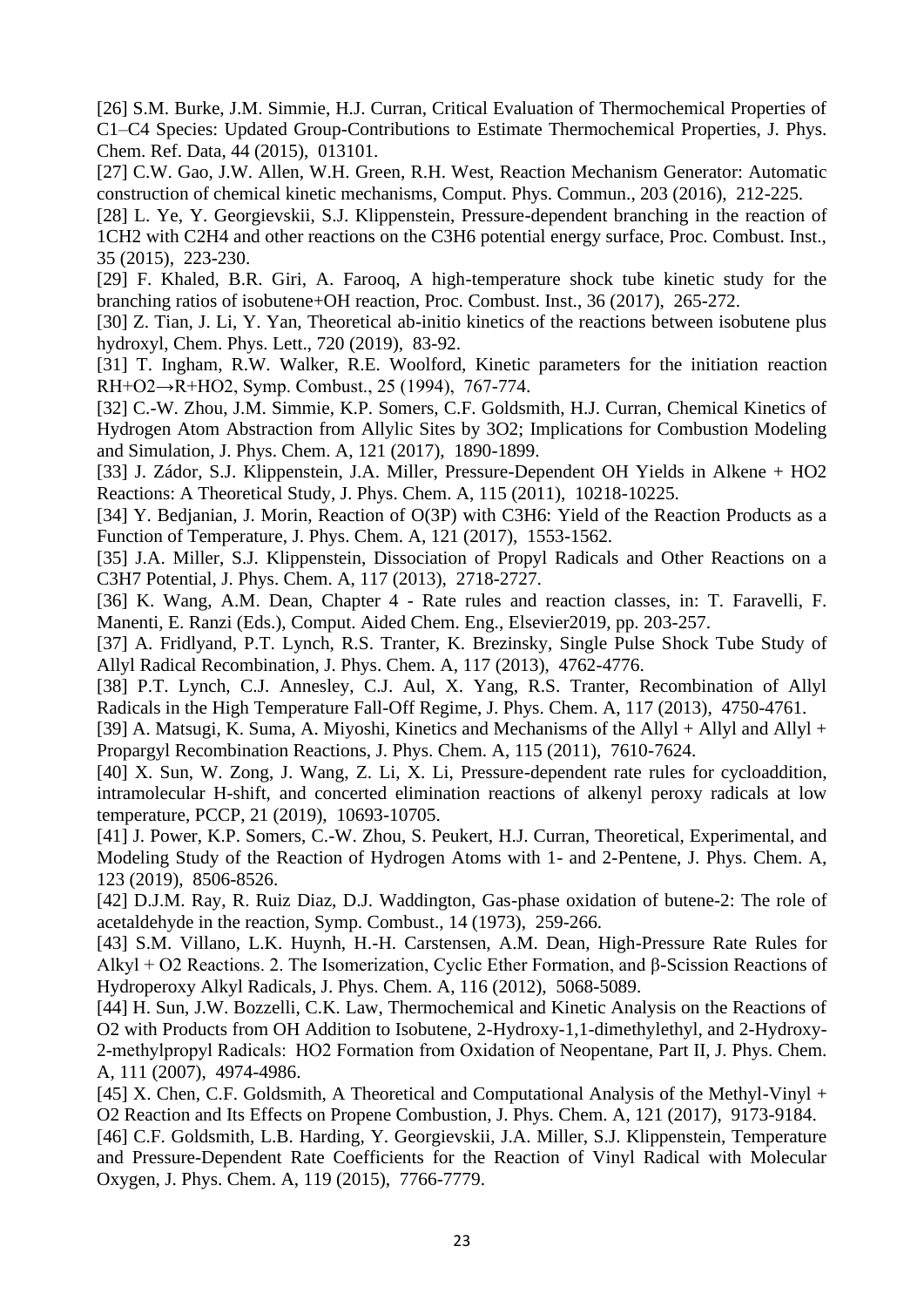[47] C.F. Goldsmith, W.H. Green, S.J. Klippenstein, Role of  $O2 + QOOH$  in Low-Temperature Ignition of Propane. 1. Temperature and Pressure Dependent Rate Coefficients, J. Phys. Chem. A, 116 (2012), 3325-3346.

[48] R.R. Baker, R.R. Baldwin, R.W. Walker, Addition of i-butane to slowly reacting mixtures of hydrogen and oxygen at 480°C, Journal of the Chemical Society, Faraday Transactions 1: Physical Chemistry in Condensed Phases, 74 (1978), 2229-2251.

[49] D. Healy, N.S. Donato, C.J. Aul, E.L. Petersen, C.M. Zinner, G. Bourque, H.J. Curran, Isobutane ignition delay time measurements at high pressure and detailed chemical kinetic simulations, Combust. Flame, 157 (2010), 1540-1551.

[50] A. Movaghar, R. Lawson, F.N. Egolfopoulos, Confined spherically expanding flame method for measuring laminar flame speeds: Revisiting the assumptions and application to C1 - C4 hydrocarbon flames, Combust. Flame, 212 (2020), 79-92.

[51] C.C. Hsu, A.M. Mebel, M.C. Lin, Ab initio molecular orbital study of the HCO+O2 reaction: Direct versus indirect abstraction channels, J. Chem. Phys., 105 (1996), 2346-2352.

[52] S.R. Sellevåg, Y. Georgievskii, J.A. Miller, The Temperature and Pressure Dependence of the Reactions H + O2 (+M)  $\rightarrow$  HO2 (+M) and H + OH (+M)  $\rightarrow$  H2O (+M), J. Phys. Chem. A, 112 (2008), 5085-5095.

[53] R.S. Timonen, E. Ratajczak, D. Gutman, Kinetics of the reactions of the formyl radical with oxygen, nitrogen dioxide, chlorine, and bromine, The Journal of Physical Chemistry, 92 (1988), 651-655.

[54] N.K. Srinivasan, J.V. Michael, The thermal decomposition of water, Int. J. Chem. Kinet., 38 (2006), 211-219.

[55] C.-J. Chen, J.W. Bozzelli, Thermochemical Property, Pathway and Kinetic Analysis on the Reactions of Allylic Isobutenyl Radical with O2:  an Elementary Reaction Mechanism for Isobutene Oxidation, J. Phys. Chem. A, 104 (2000), 9715-9732.

[56] A. Laskin, H. Wang, C.K. Law, Detailed kinetic modeling of 1,3-butadiene oxidation at high temperatures, Int. J. Chem. Kinet., 32 (2000), 589-614.

[57] S.M. Burke, W. Metcalfe, O. Herbinet, F. Battin-Leclerc, F.M. Haas, J. Santner, F.L. Dryer, H.J. Curran, An experimental and modeling study of propene oxidation. Part 1: Speciation measurements in jet-stirred and flow reactors, Combust. Flame, 161 (2014), 2765-2784.

[58] K. Yasunaga, Y. Kuraguchi, R. Ikeuchi, H. Masaoka, O. Takahashi, T. Koike, Y. Hidaka, Shock tube and modeling study of isobutene pyrolysis and oxidation, Proc. Combust. Inst., 32 (2009), 453-460.

[59] P. Dagaut, M. Cathonnet, Isobutene Oxidation and Ignition: Experimental and Detailed Kinetic Modeling Study, Combust. Sci. Technol., 137 (1998), 237-275.